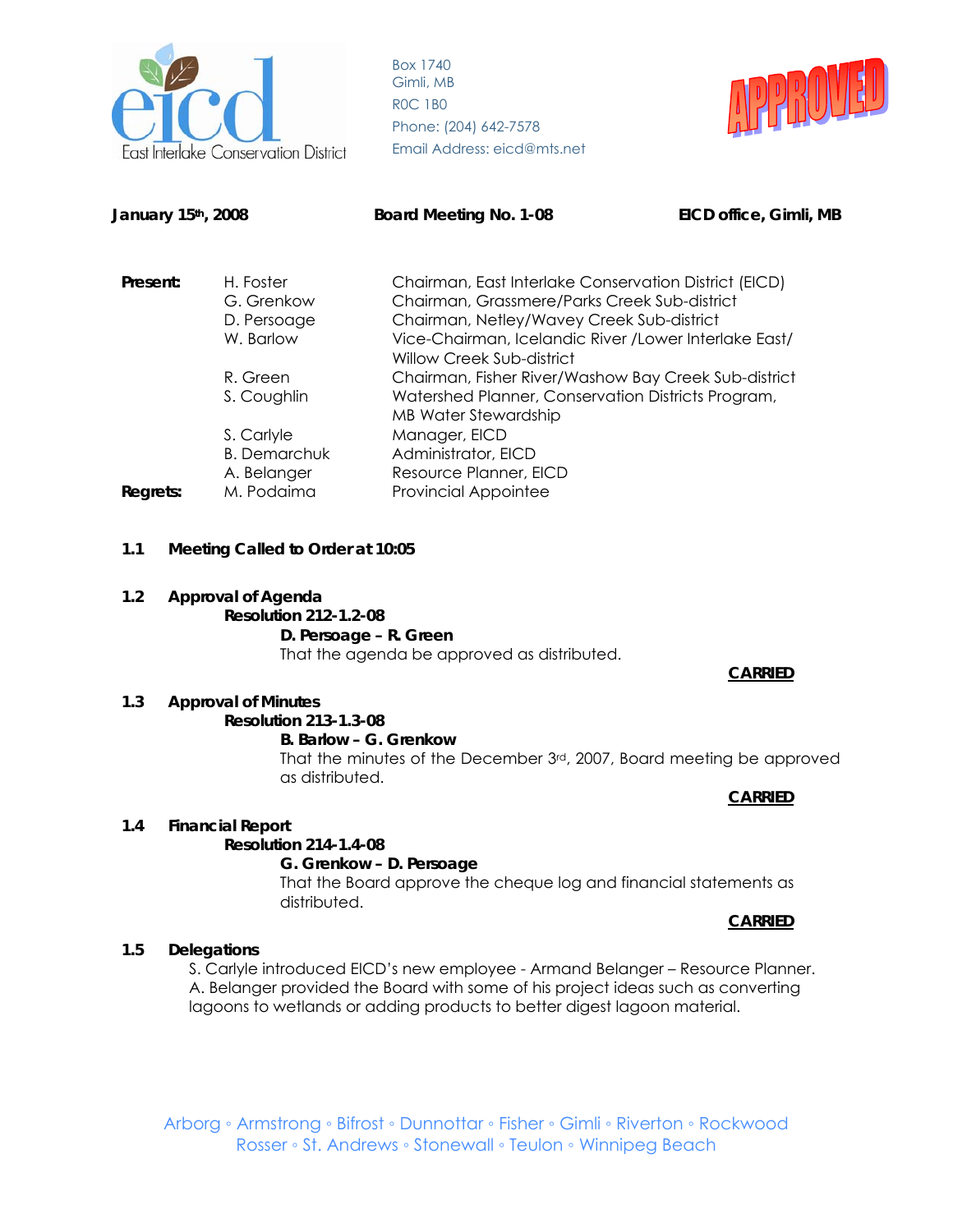## **1.6 Chairperson's/Manager's/Watershed Planner's Reports**

H. Foster:

- MCDA discussed the CD Framework and they are not satisfied with the new CD formula. The document doesn't mention education and MCDA's main concern is that by adopting this framework it would lay all of the responsibilities on the Municipalities not the Province and how the Province grades CD projects such as sealing wells. CD's need to be able to reserve money for the new fiscal year to be able to complete million dollar projects.
- H. Foster and S. Carlyle to review and complete a comment sheet regarding the formula.
- G. Grenkow praising CD staff for sealing a disconcerting well in Rosser.

## **ACTION: Forward a letter to the MCDA regarding our concerns.**

- S. Carlyle: (as per manager's report)
	- Briefed the Board regarding the new Provincial formulas; formula weighted more on land area than on population.
	- EICD Water Festival will possibly take place in Peguis this June and in Camp Morton this September. Environmental Youth clubs from both divisions will be involved. S. Carlyle applying for grants.
	- Provided comments on draft (05SB) Habitat Assessment to North/South.
	- Meeting with B. Betcher & R. Tattersol tomorrow regarding capping abandoned wells located in cottage lots.
	- Fisher River HAB left to complete.
	- Habitat compensation update.
	- Update graphics for the EICD display, cost of \$1,500.00.

**MOTION:** To expend money to upgrade display.

#### **Resolution 215 – 1.6 – 08 R. Green – B. Barlow**

## **CARRIED**

ArcGIS: KGS SWMP survey of the Grassmere Drain power point presentation – surveyed information and took pictures of drains, culverts, roads, etc. for future access.

## **ACTION: Board asked S. Carlyle to price out Differential GPS to discuss purchasing a unit at next board meeting.**

- S. Coughlin:
	- Briefed the Board regarding the new Provincial CD Framework booklet.

## **1.7 Topics of Discussion**

*1.7.1 Appointment of Auditor* 

 **MOTION:** To appoint Ray Knowles as auditor for the 2007/2008 fiscal year. **Resolution 216-1.7.1-08** 

## **B. Barlow – D. Persoage**

## **CARRIED**

## *1.7.2 Urban programs*

- Developing more urban based programs such as tree planting, interpretive trail building, composters, reconditioning lagoons for wetlands, etc.
- RM of Gimli's treatment plant is up and running and meeting the provincial guidelines concerning phosphorus.

Arborg ◦ Armstrong ◦ Bifrost ◦ Dunnottar ◦ Fisher ◦ Gimli ◦ Riverton ◦ Rockwood Rosser ◦ St. Andrews ◦ Stonewall ◦ Teulon ◦ Winnipeg Beach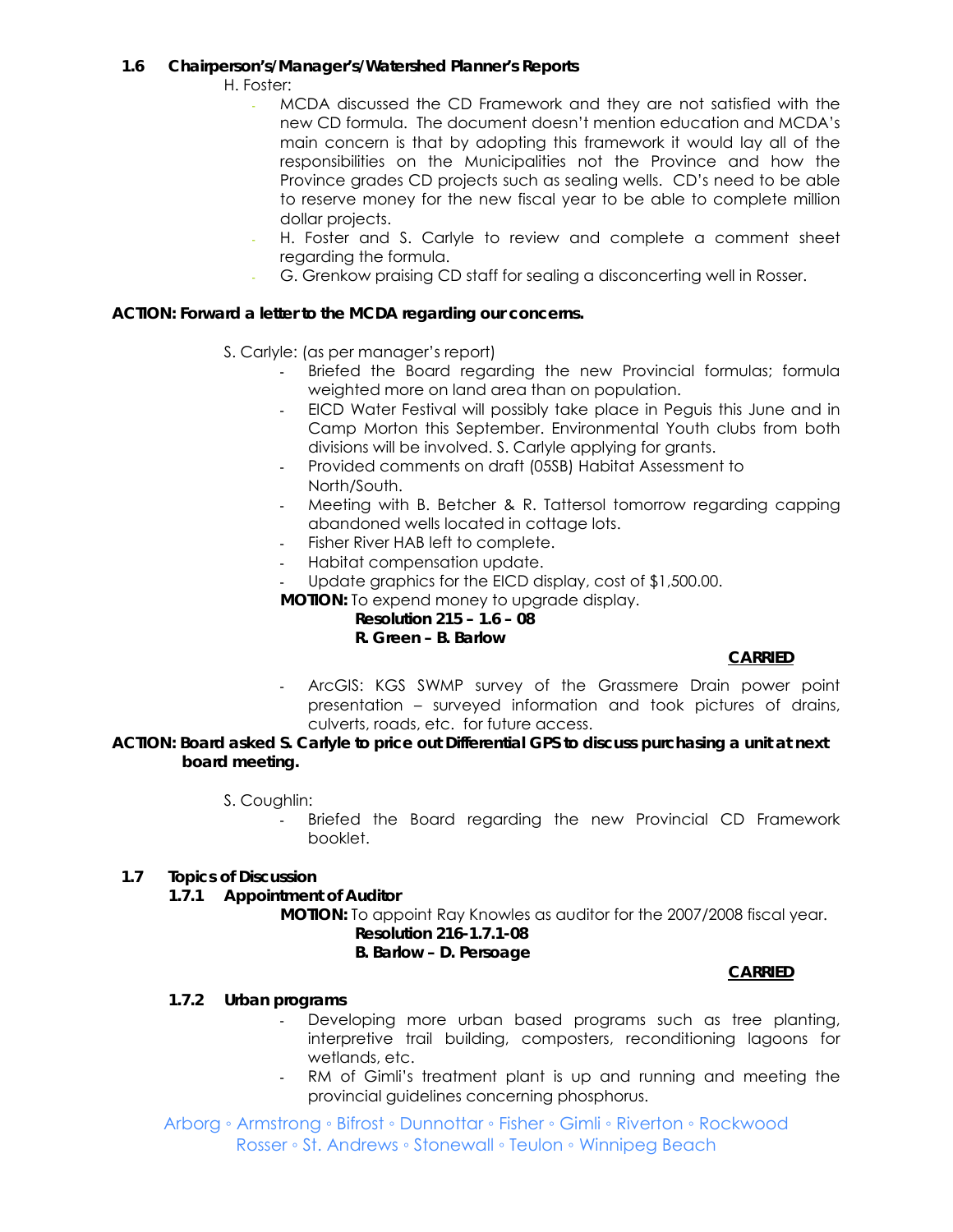#### *1.7.3 Approval to attend MCDA Framework meeting (H. Foster)* **MOTION**: To approve attending the MCDA Framework meeting. **Resolution 217-1.7.3-08 R. Green – D. Persoage**

**CARRIED**

*1.7.4 Conference attendees (S. Carlyle & H. Foster)*  **MOTION:** To approve attending the RRBC conference in Fargo. **Resolution 218-1.7.4-08 B. Barlow – D. Persoage CARRIED**

Board thanked B. Barlow for his attendance prior to excusing himself at 11:59 am.

#### *1.7.5 MOU signing*

**S. Coughlin –** reviewed the IWMP agreement between EICD and the Province of Manitoba. H. Foster and S. Carlyle's signatures are needed on the agreement before the end of January.

**Money doesn't have to be spent this fiscal year or next fiscal year. MOTION:** To approve signing the IWMP agreement**.** 

**Resolution 219-1.7.5-08 G. Grenkow – D. Persoage** 

**CARRIED**

## *1.7.6 A. Belanger benefits*

**MOTION:** To approve the benefits when he is eligible.  **Resolution 220-1.7.6-08 D. Persoage – R. Green** 

**CARRIED**

*1.7.7 Annual increment for Brigitte, commencing February 1st, 2008*  **MOTION:** To go in-camera **Resolution 221-1.7.7-08 R. Green – G. Grenkow MOTION:** To come out of in-camera session

## **Resolution 222-1.7.7-08**

**G. Grenkow – R. Green MOTION:** To approve Brigitte's wage increase by \$1.00 / hour.  **Resolution 223-1.7.7-08 R. Green – D. Persoage** 

**CARRIED**

*1.7.8 Board Remuneration*

 **MOTION**: To increase Board Remuneration to \$110.00 per DAY and \$13.00 per hour and change the EICD Policy. **Resolution 224-1.7.8-08 D. Persoage – G. Grenkow** 

**CARRIED**

*1.7.9 EICD Member Invoice* 

**MOTION:** To remove the Town of Stonewall if they don't disburse their Levy for the 2008/2009 Fiscal Year. **Resolution 225-1.7.9-08** 

**D. Persoage – R. Green** 

**CARRIED**

Arborg ◦ Armstrong ◦ Bifrost ◦ Dunnottar ◦ Fisher ◦ Gimli ◦ Riverton ◦ Rockwood Rosser ◦ St. Andrews ◦ Stonewall ◦ Teulon ◦ Winnipeg Beach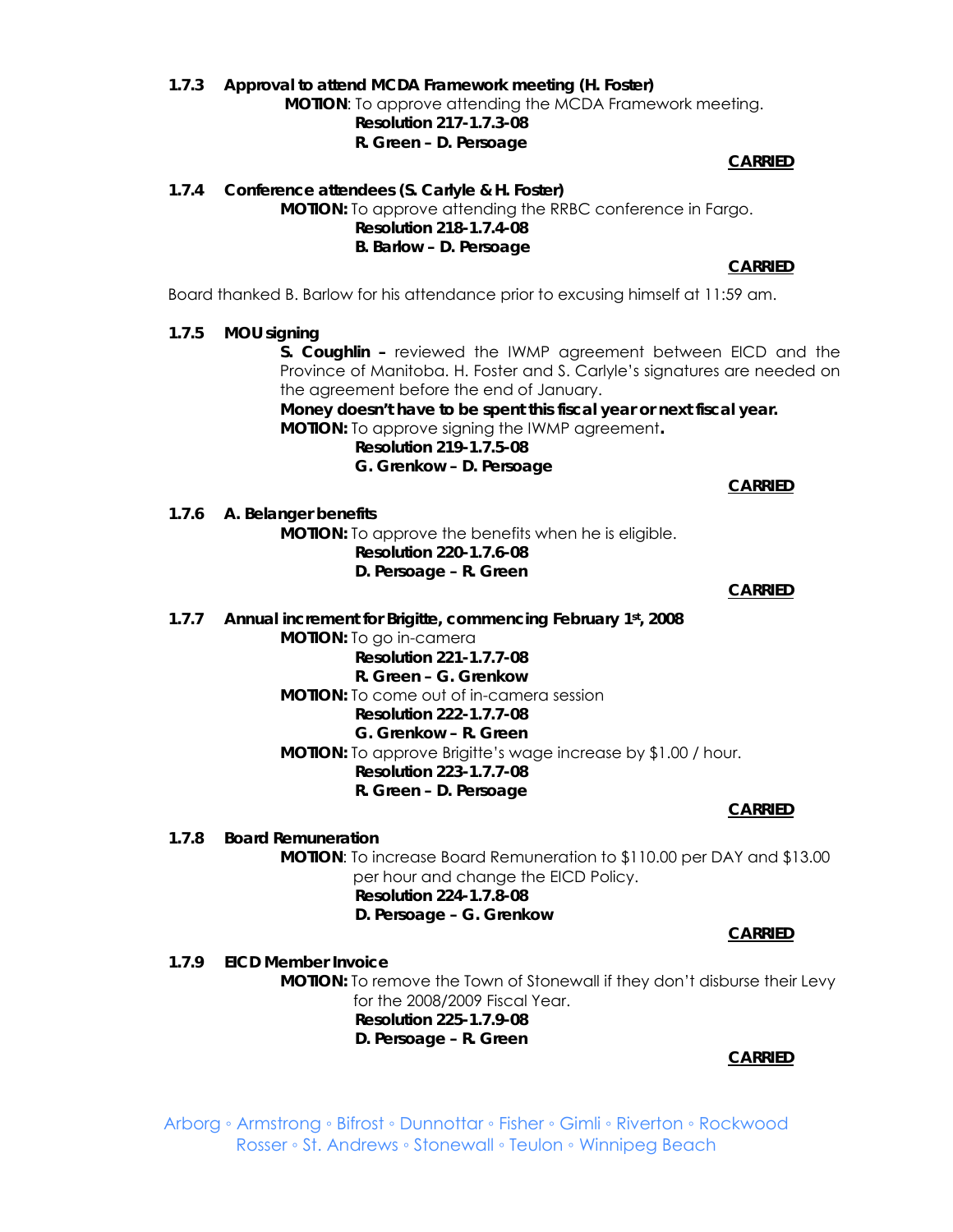#### **1.8 Information and Correspondence**

See agenda for list of correspondence.

## **MOTION:** To purchase crayons for the EICD placemats. **Resolution 226-1.8-08 R. Green – G. Grenkow**

**CARRIED**

## **1.9 Next Board Meeting**

Next board meeting scheduled for February 11<sup>th</sup>, 2008 at 10:00 am - EICD office.

\_\_\_\_\_\_\_\_\_\_\_\_\_\_\_\_\_\_\_\_\_\_\_\_\_\_\_\_\_\_\_\_ \_\_\_\_\_\_\_\_\_\_\_\_\_\_\_\_\_\_\_\_\_\_\_\_\_\_\_\_\_\_\_\_\_\_\_\_\_

#### **1.10 Adjournment**

Moved by R. Green that the meeting be adjourned at 1:30 pm.

H. Foster, Chairman B. Demarchuk, Administrator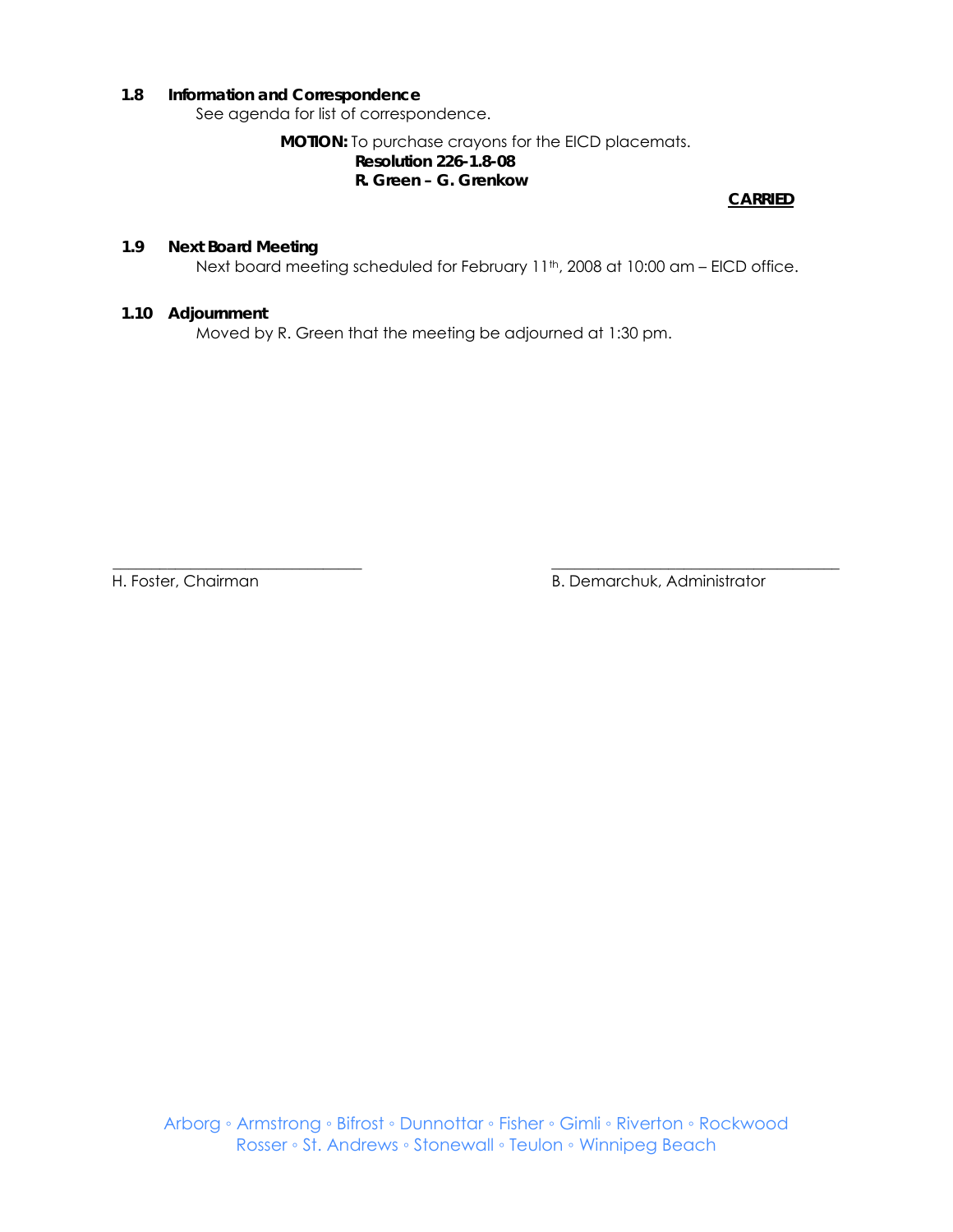



February 11<sup>th</sup>, 2008 **Board Meeting No. 2-08** EICD office, Gimli, MB

| Present: | H. Foster           | Chairman, East Interlake Conservation District (EICD)                               |
|----------|---------------------|-------------------------------------------------------------------------------------|
|          | G. Grenkow          | Chairman, Grassmere/Parks Creek Sub-district                                        |
|          | D. Persoage         | Chairman, Netley/Wavey Creek Sub-district                                           |
|          | W. Barlow           | Vice-Chairman, Icelandic River / Lower Interlake East/<br>Willow Creek Sub-district |
|          | R. Green            | Chairman, Fisher River/Washow Bay Creek Sub-district                                |
|          | S. Coughlin         | Watershed Planner, Conservation Districts Program,                                  |
|          |                     | <b>MB Water Stewardship</b>                                                         |
|          | W. Hildebrand       | Senior Planner, Conservation Districts Programs, MB Water                           |
|          |                     | Stewardship                                                                         |
|          | S. Carlyle          | Manager, EICD                                                                       |
|          | A. Belanger         | Resource Planner, EICD                                                              |
| Regrets: | <b>B.</b> Demarchuk | Administrator, EICD                                                                 |
|          | M. Podaima          | <b>Provincial Appointee</b>                                                         |

## **2.1 Meeting Called to Order at 10:10**

**2.2 Approval of Agenda Resolution 227-2.2-08 G. Grenkow - D. Persoage**  That the agenda be approved as distributed.

## **2.3 Approval of Minutes**

**Resolution 228-2.3-08** 

#### **R.Green - B. Barlow**

That the minutes of the January 14<sup>th</sup>, 2008, Board meeting be approved as distributed.

## **CARRIED**

**CARRIED**

## **2.4 Financial Report**

## **Resolution 229-2.4-08**

 **B.Barlow - D. Persoage** 

That the Board approve the cheque log and financial statements as distributed.

#### **CARRIED**

## **2.5 Delegations**

**2.5.1** Wayne Hildebrand and Sarah Coughlin

Arborg ◦ Armstrong ◦ Bifrost ◦ Dunnottar ◦ Fisher ◦ Gimli ◦ Riverton ◦ Rockwood Rosser ◦ St. Andrews ◦ Stonewall ◦ Teulon ◦ Winnipeg Beach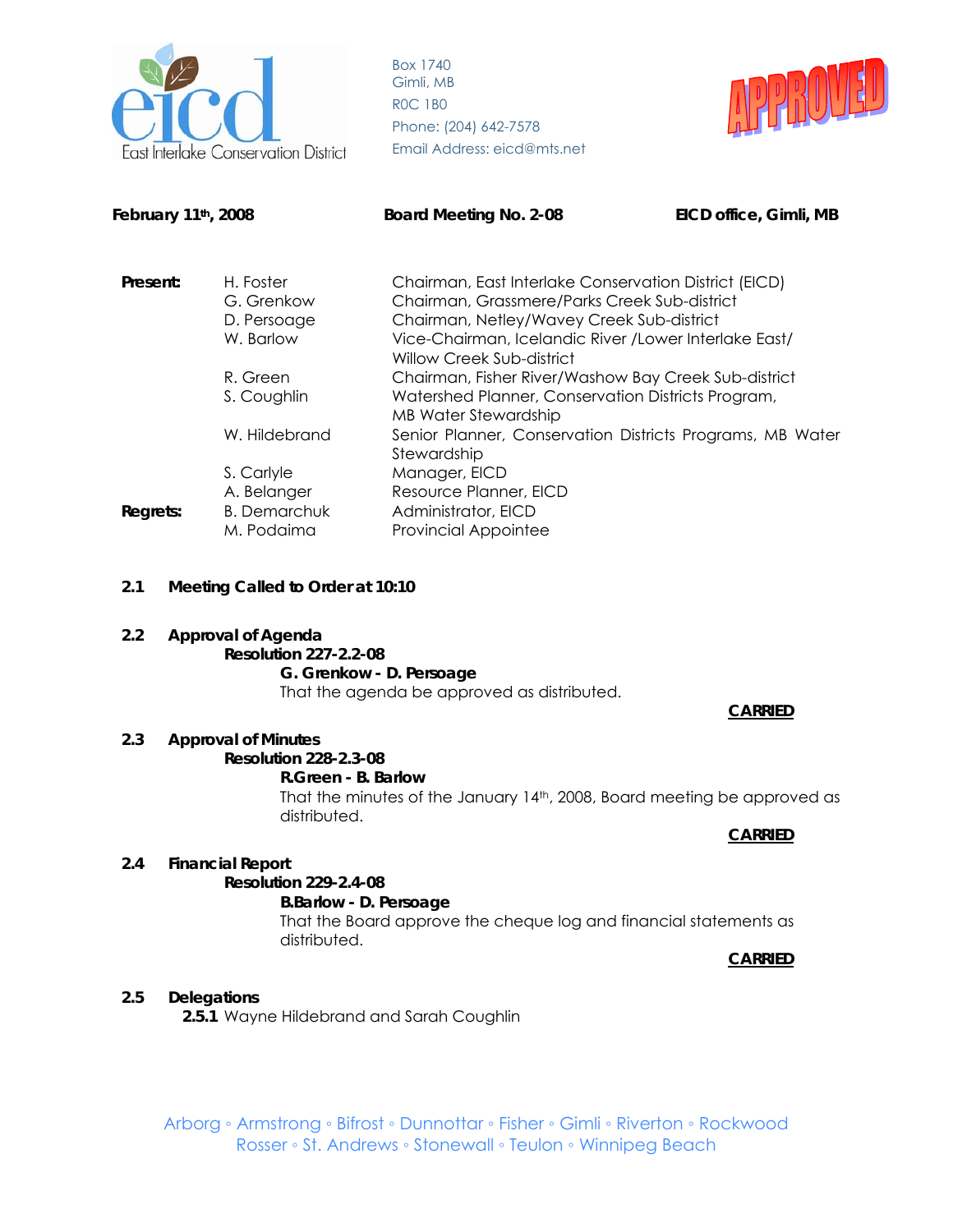## **2.6 Chairperson's/Manager's/Watershed Planner's Reports**

H. Foster:

- Gave a brief report regarding the RRBC convention in Fargo.
	- The convention topics covered:
		- the building of dams;
		- options for Garrison and how to get water in;<br>◦ how to hold 2 million acre feet of water;
		- how to hold 2 million acre feet of water;
		- It was state that if the Red River was cleaned up the health of Lake Winnipeg would improve. City of Winnipeg will spend 600 million to improve wastewater.
		- It was recommend that if P and N could be reduced by 10% to 15% at the border and Winnipeg, P and N reduction in Lake Winnipeg would improve.
	- Discussed that money that has been allocated by Feds to Water Stewardship has not been received.
	- Don Flatten sponsorship similar to the Tobacco Creek project
	- MAFRI meeting, environmental issues should be included on MAFRI agenda.
- S. Carlyle: (as per manager's report)
	- Briefed board on Water Quality research and modeling results.
	- Monitoring should be goal orientated.
	- Briefed board on Managers meeting in Delta and Don Flatten's presentation and possible proposals.
	- Spoke on MCDA taking more control over the CD's.
	- Briefed the board on the SWMP workshop in Brandon. IWMP required before SWMP to be qualified for grants
	- Briefed board on urban programs that were discussed with B. Barlow
	- Discussed educational days in Peguis.
	- Discussed rehab sites on Grassmere and Netley Creek; possible Norris Lake Fisheries project.
	- Retention areas near Rembrandt Wildlife Management Area.
	- Updated the board on Placemats and T-shirts.
- S. Coughlin:

Nothing to report

## **2.7 Topics of Discussion**

## *2.7.1 The RM of Gimli's Policy & Procedures Manual for FIPPA*

- Tabled
- *2.7.2 Appointment to MCDA*  **MOTION:** To appointed Gord Grenkow **Resolution 230-2.7.1-08 R. Green – D. Persoage**

**CARRIED**

*2.7.3 RRBC Annual Convention Report*

- as per chair's report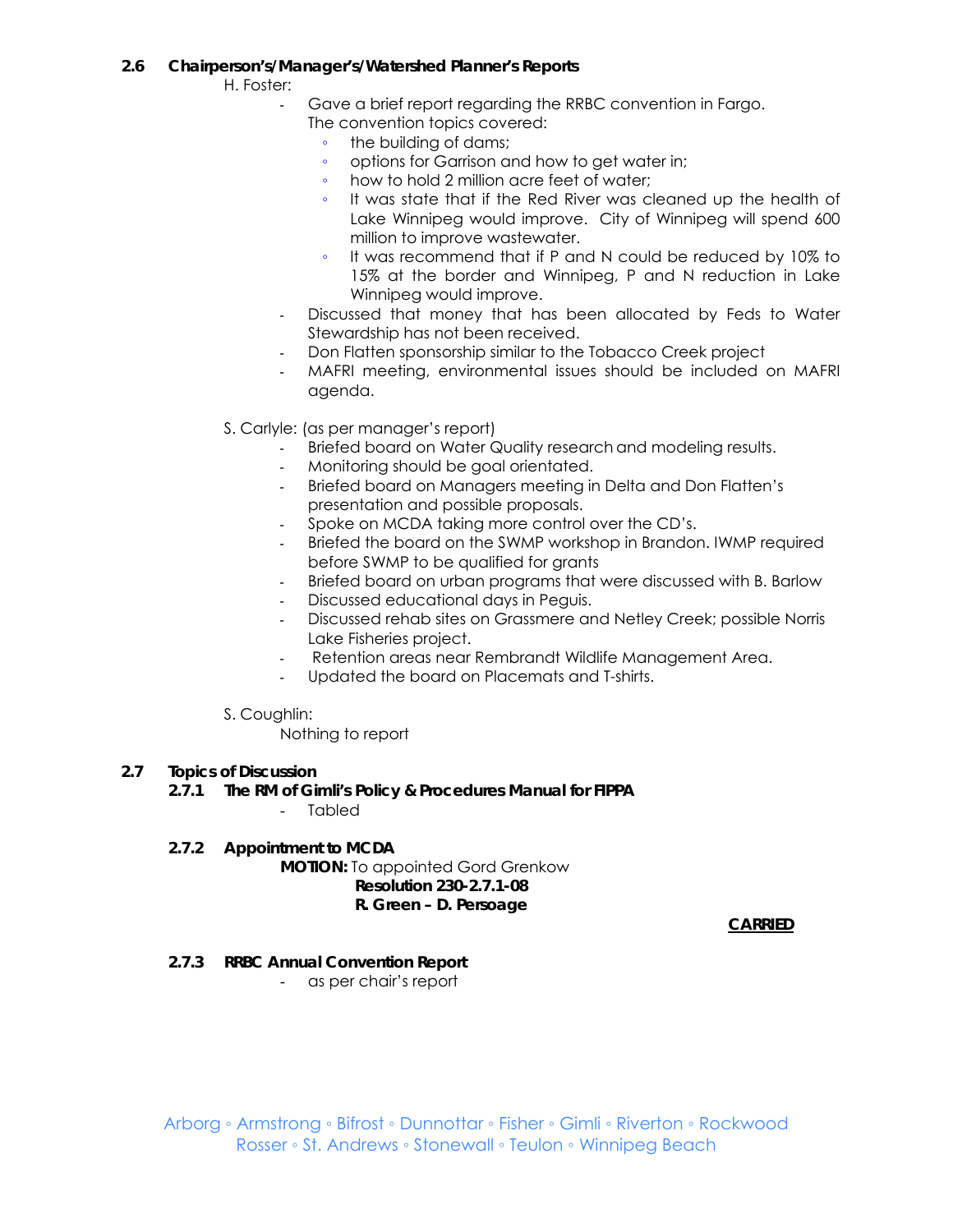## *2.7.4 Gimli storm water monitoring*

- Gimli is willing to pay for the testing of water samples taken from urban drains. Can be used to attract other founding.
- H. Foster forwarded that the C.D. will work into cost sharing.
- Policy shall be developed for cost sharing processes between RMs/Towns/Villages and EICD.

## *2.7.5 Proposed 4th quarter budget*

## *2.7.6 Water quality results*

- S. Carlyle discussed the water quality in the EICD.
- Described the results from Grassmere.
- More tests will be taken in the spring to establish possible point source containment area.
- Discussed possible sample of Willow Creek.

## *2.7.7 Interlake Water Days*

- Invite Wendy Bulloch, MCDA Executive Director.

## **2.7.8 Approval The purchase of a DGPS up to \$20,000**

**MOTION:** To purchase the Differential GPS.

 **Resolution 231-2.7.8-08**

## **G. Grenkow – D. Persoage**

 *CARRIED* 

## **2.8 Information and Correspondence**

(see agenda for list of correspondence)

- H. Foster discussed the upcoming meeting at the Assinaboine Downs.
- Connecting Watershed Planning to Lake Winnipeg Basin Objectives workshop, on March 5th in Portage was discussed by B. Barlow. G. Grenkow, S. Carlyle and A. Bélanger attending.

## **2.9 Next Board Meeting**

Next board meeting scheduled for March 19th, 2008 at 10:00 am – EICD office.

## **2.10 Adjournment**

Moved by B. Barlow that the meeting be adjourned at 2:15 pm.

\_\_\_\_\_\_\_\_\_\_\_\_\_\_\_\_\_\_\_\_\_\_\_\_\_\_\_\_\_\_\_\_ \_\_\_\_\_\_\_\_\_\_\_\_\_\_\_\_\_\_\_\_\_\_\_\_\_\_\_\_\_\_\_\_\_\_\_\_\_ H. Foster, Chairman A. Bélanger, Resource Planner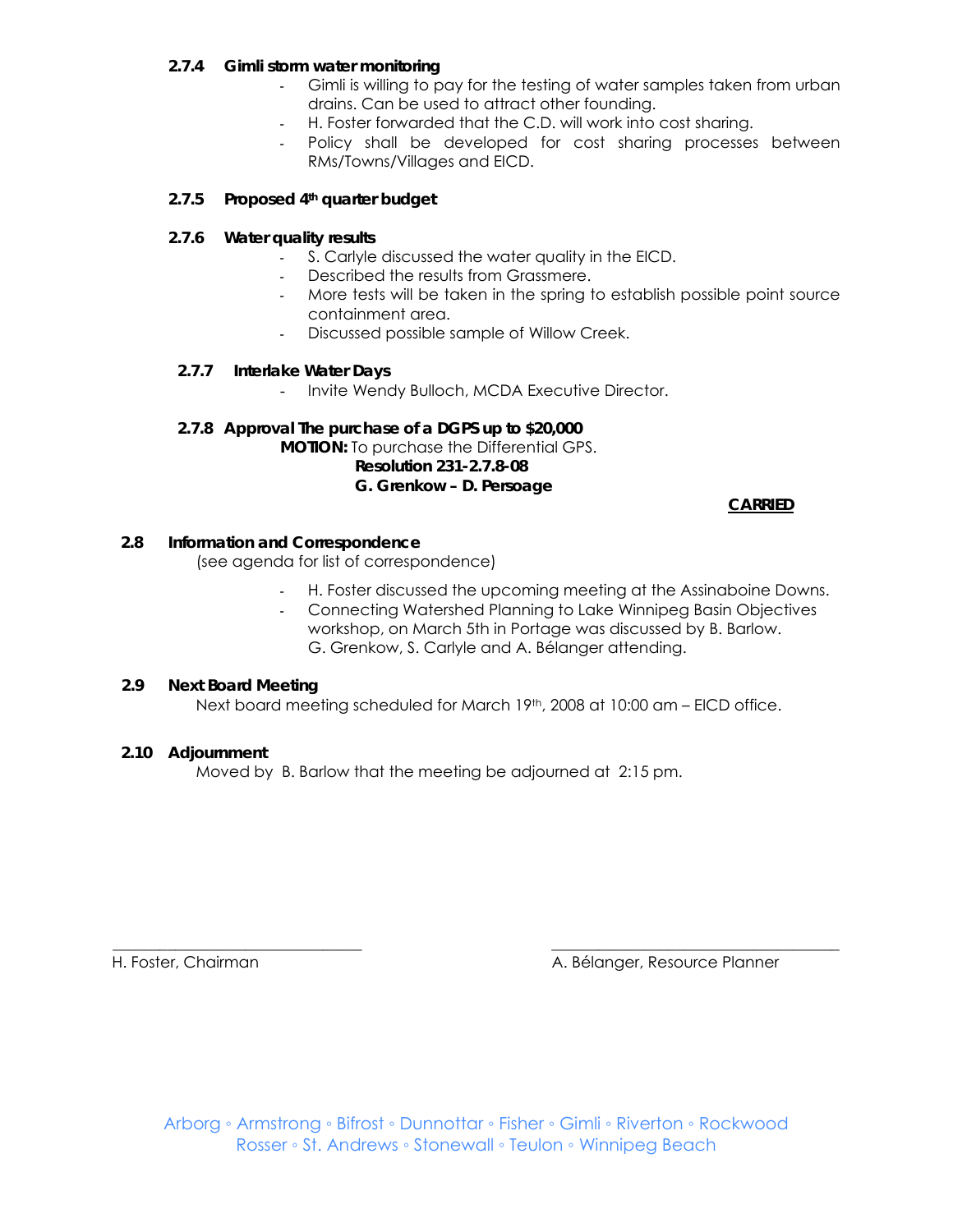



**March 19th, 2008 Board Meeting No. 3-08 EICD office, Gimli, MB** 

| Present: | H. Foster           | Chairman, East Interlake Conservation District (EICD)  |  |
|----------|---------------------|--------------------------------------------------------|--|
|          | G. Grenkow          | Chairman, Grassmere/Parks Creek Sub-district           |  |
|          | R. Green            | Chairman, Fisher River/Washow Bay Creek Sub-district   |  |
|          | S. Carlyle          | Manager, EICD                                          |  |
|          | <b>B.</b> Demarchuk | Administrator, EICD                                    |  |
|          | A. Belanger         | Resource Planner, EICD                                 |  |
| Regrets: | S. Coughlin         | Watershed Planner, Conservation Districts Program,     |  |
|          |                     | <b>MB Water Stewardship</b>                            |  |
|          | M. Podaima          | <b>Provincial Appointee</b>                            |  |
|          | D. Persoage         | Chairman, Netley/Wavey Creek Sub-district              |  |
|          | W. Barlow           | Vice-Chairman, Icelandic River / Lower Interlake East/ |  |
|          |                     | <b>Willow Creek Sub-district</b>                       |  |

## **3.1 Meeting Called to Order at 9:56**

#### **3.2 Approval of Agenda**

**Resolution 232-3.2-08 G. Grenkow – R. Green**  That the agenda be approved as distributed.

**CARRIED**

#### **3.3 Approval of Minutes**

## **Resolution 233-3.3-08**

#### **R. Green – G. Grenkow**

That the minutes of the February 11<sup>th</sup>, 2008, Board meeting be approved as distributed.

**CARRIED**

## **3.4 Financial Report**

## **Resolution 234-3.4-08**

 **G. Grenkow – R. Green** 

That the Board approve the cheque log and financial statements as distributed.

**CARRIED**

## **3.5 Delegations**

S. Coughlin written report.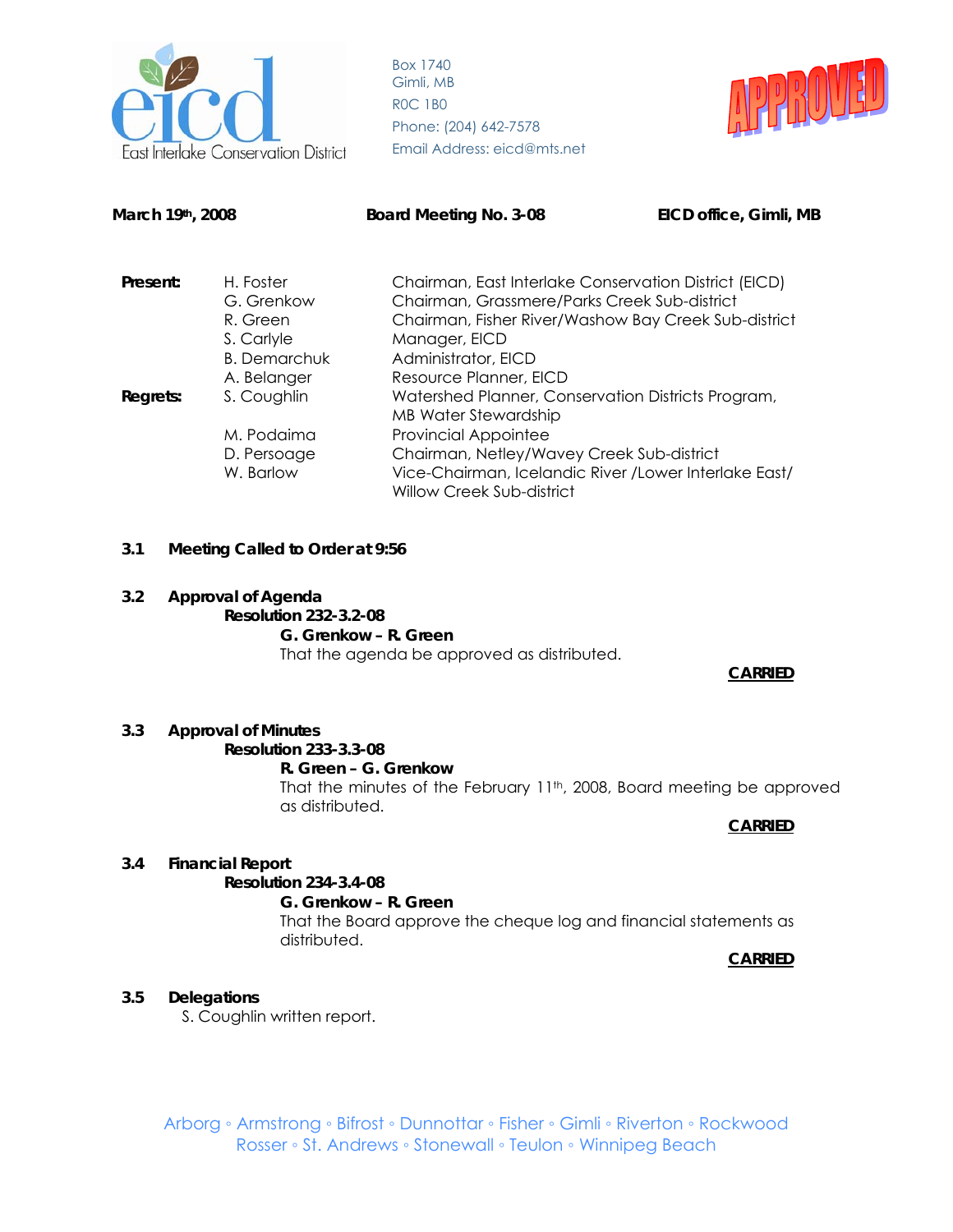## **3.6 Chairperson's/Manager's/Watershed Planner's Reports**

H. Foster:

- S. Carlyle was selected to attend a DFO conference in Toronto and will put together a formal report to present at MCDA board meeting in April.
- A proposal for \$300,000 will be sent to MRAC for research regarding two BMPs (offsite watering & bufferstrips). Projects and testing to be distributed amongst six different CDs.
- G. Grenkow stated that Sturgeon Creek is not included in any CD's and H. Foster replied that there are a few areas throughout Southern and Central Manitoba that are not included in any CD's at this time.
- S. Carlyle: (as per manager's report)
	- At the Boundary Road retention meeting on March 18, Lyle Campbell suggested that if the EICD would have a Biologist weighing in on our DFO HADD projects then applications would go through faster.
	- Trust fund could be established and the interest could be used to fund habitat projects.
	- Attendance varied at the group council meetings that H. Foster and I attended in February with St. Andrews and Gimli being best attended.
- S. Coughlin: (as per written report) Absent
- A. Belanger:
	- Briefed the board regarding the two GPS units that he and S. Carlyle have been testing to decide which unit the EICD would be purchasing. The Topcon Differential GPS unit for \$12,200.00 includes a camera, software, tripod is the selection. Will be useful to RMs on the lease/rental basis.
	- Well sealing slowed down during the winter months but contractors are anxious to get going again. Did receive eighty eight well sealing applications from the RM of Rockwood.

## **3.7 Topics of Discussion**

## *3.7.1 The RM of Gimli's Policy & Procedures Manual for FIPPA*

- A rewrite will state that "The EICD will follow the rules and regulations of the Municipal Act".
- B. Demarchuk to rewrite the policy and present it at the April meeting.
- *3.7.2 Response letter from Town of Stonewall regarding 2008-2009 Levy membership in the EICD* 
	- The Board asked S. Carlyle to send a reply letter.
- *3.7.3 S. Carlyle's 6 month assessment*
	- Tabled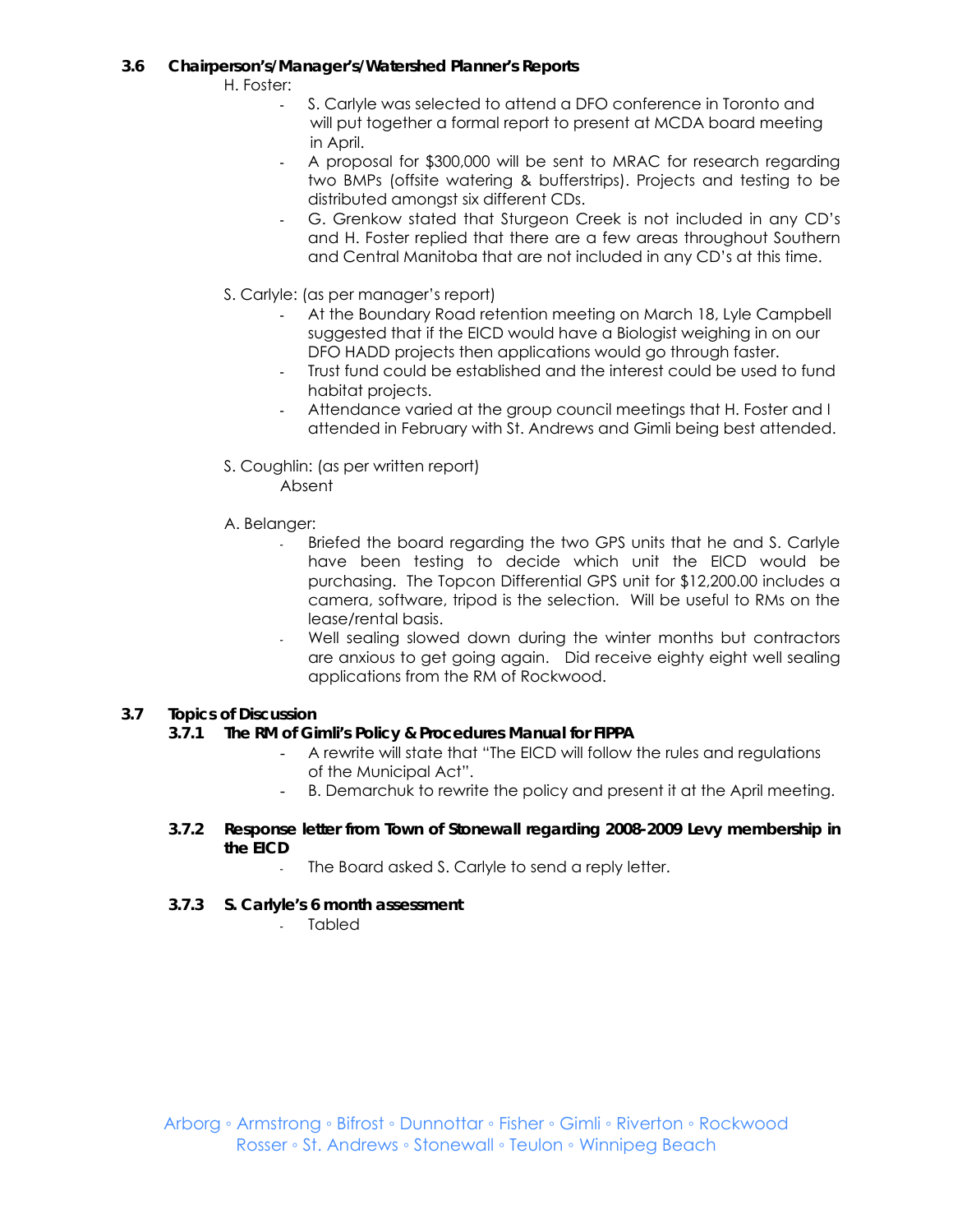#### *3.7.4 Green team wages*

- EICD would like to hire a total of four students for seven pay periods for two programs and offer them \$14.00 per hour. Two students would be hired for the culvert inventory, and two students will be hired to continue the Well Inventory program.

**MOTION:** to offer the students \$14.00 per hour.

#### **Resolution 235-3.7.4-08 R. Green – G. Grenkow**

**CARRIED**

*3.7.5 Authority for project approval Policy*  **MOTION:** to approve the EICD 7.1 policy. **Resolution 236-3.7.5-08 R. Green – G. Grenkow** 

**CARRIED**

*3.7.6 EICD policy*

Two Board member signatures required.

*3.7.7 Approve the ESRI course that Armand attended: \$840.00*  **MOTION:** to approve the cost of the ESRI course.  **Resolution 237-3.7.7-08 G. Grenkow – R. Green** 

**CARRIED**

#### **3.8 Information and Correspondence**

(see agenda for list of correspondence)

Received a fax from T. Schwartz regarding dredging Willow Island canal. They have to meet certain criteria beforehand and work will be fulfilled in the winter. A few of the requirements for approval are: willows and native grass has to be used to stabilize the bank and they are to contact EICD. S. Carlyle would like to offer some of the grass seed, and the board agreed.

#### **3.9 Next Board Meeting**

Next board meeting scheduled for April 14<sup>th</sup>, 2008 at 10:00 am – EICD office.

## **3.10 Adjournment**

Moved by R. Green that the meeting be adjourned at 11:30 am.

\_\_\_\_\_\_\_\_\_\_\_\_\_\_\_\_\_\_\_\_\_\_\_\_\_\_\_\_\_\_\_\_ \_\_\_\_\_\_\_\_\_\_\_\_\_\_\_\_\_\_\_\_\_\_\_\_\_\_\_\_\_\_\_\_\_\_\_\_\_ H. Foster, Chairman B. Demarchuk, Administrator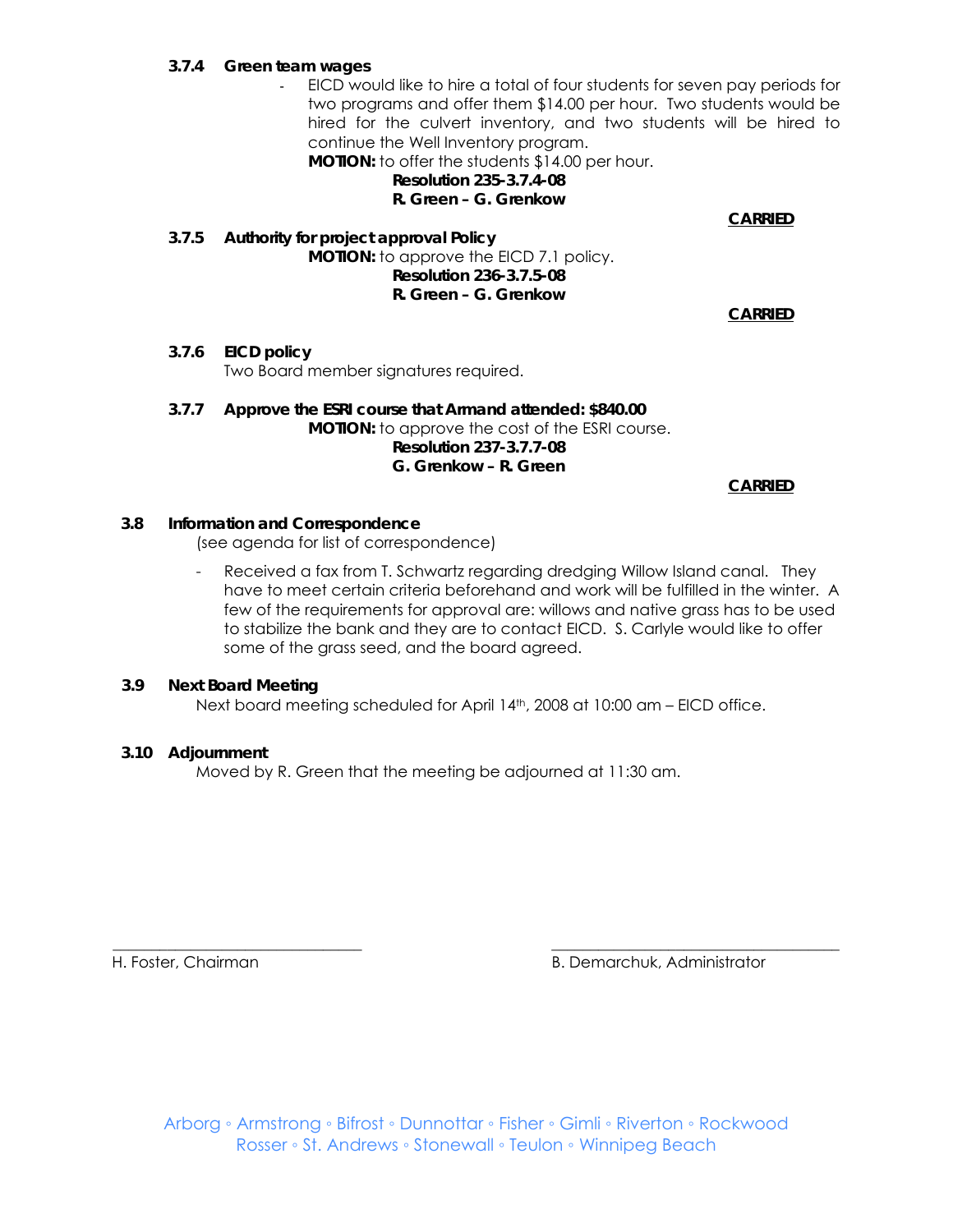



| April 14th, 2008 |                                                              | Board Meeting No. 4-08                                                                                                                                                                                                                                                                                                                                                              | EICD office, Gimli, MB |
|------------------|--------------------------------------------------------------|-------------------------------------------------------------------------------------------------------------------------------------------------------------------------------------------------------------------------------------------------------------------------------------------------------------------------------------------------------------------------------------|------------------------|
| Present:         | H. Foster<br>G. Grenkow<br>W. Barlow                         | Chairman, East Interlake Conservation District (EICD)<br>Chairman, Grassmere/Parks Creek Sub-district<br>Vice-Chairman, Icelandic River / Lower Interlake East/                                                                                                                                                                                                                     |                        |
|                  |                                                              | Willow Creek Sub-district                                                                                                                                                                                                                                                                                                                                                           |                        |
|                  | S. Coughlin                                                  | Senior Watershed Planner, Conservation Districts Program,<br><b>MB Water Stewardship</b><br>Watershed Planner, Conservation Districts Program,<br><b>MB Water Stewardship</b><br>Manager, EICD<br>Resource Planner, EICD<br>Administrator, EICD<br>Chairman, Fisher River/Washow Bay Creek Sub-district<br>Chairman, Netley/Wavey Creek Sub-district<br><b>Provincial Appointee</b> |                        |
|                  | E. Shay                                                      |                                                                                                                                                                                                                                                                                                                                                                                     |                        |
|                  | S. Carlyle                                                   |                                                                                                                                                                                                                                                                                                                                                                                     |                        |
|                  | A. Belanger                                                  |                                                                                                                                                                                                                                                                                                                                                                                     |                        |
| Regrets:         | <b>B.</b> Demarchuk<br>R. Green<br>D. Persoage<br>M. Podaima |                                                                                                                                                                                                                                                                                                                                                                                     |                        |

#### **4.1 Meeting Called to Order at 10:17a.m**

**4.2 Approval of Agenda Resolution 238-4.2-08 G.Grenkow – B. Barlow** That the agenda be approved as distributed.

#### **CARRIED**

#### **4.3 Approval of Minutes**

**Resolution 239-4.3-08** 

#### **G. Grenkow – B. Barlow**

That the minutes of the March 19th, 2008, Board meeting be approved as distributed.

#### **CARRIED**

#### **4.4 Financial Report**

 **Resolution 240-4.4-08** 

 **B. Barlow – G. Grenkow**  That the Board approve the cheque log and financial statements as distributed.

**CARRIED**

#### **4.5 Delegations**

No delegations at this meeting.

Arborg ◦ Armstrong ◦ Bifrost ◦ Dunnottar ◦ Fisher ◦ Gimli ◦ Riverton ◦ Rockwood Rosser ◦ St. Andrews ◦ Stonewall ◦ Teulon ◦ Winnipeg Beach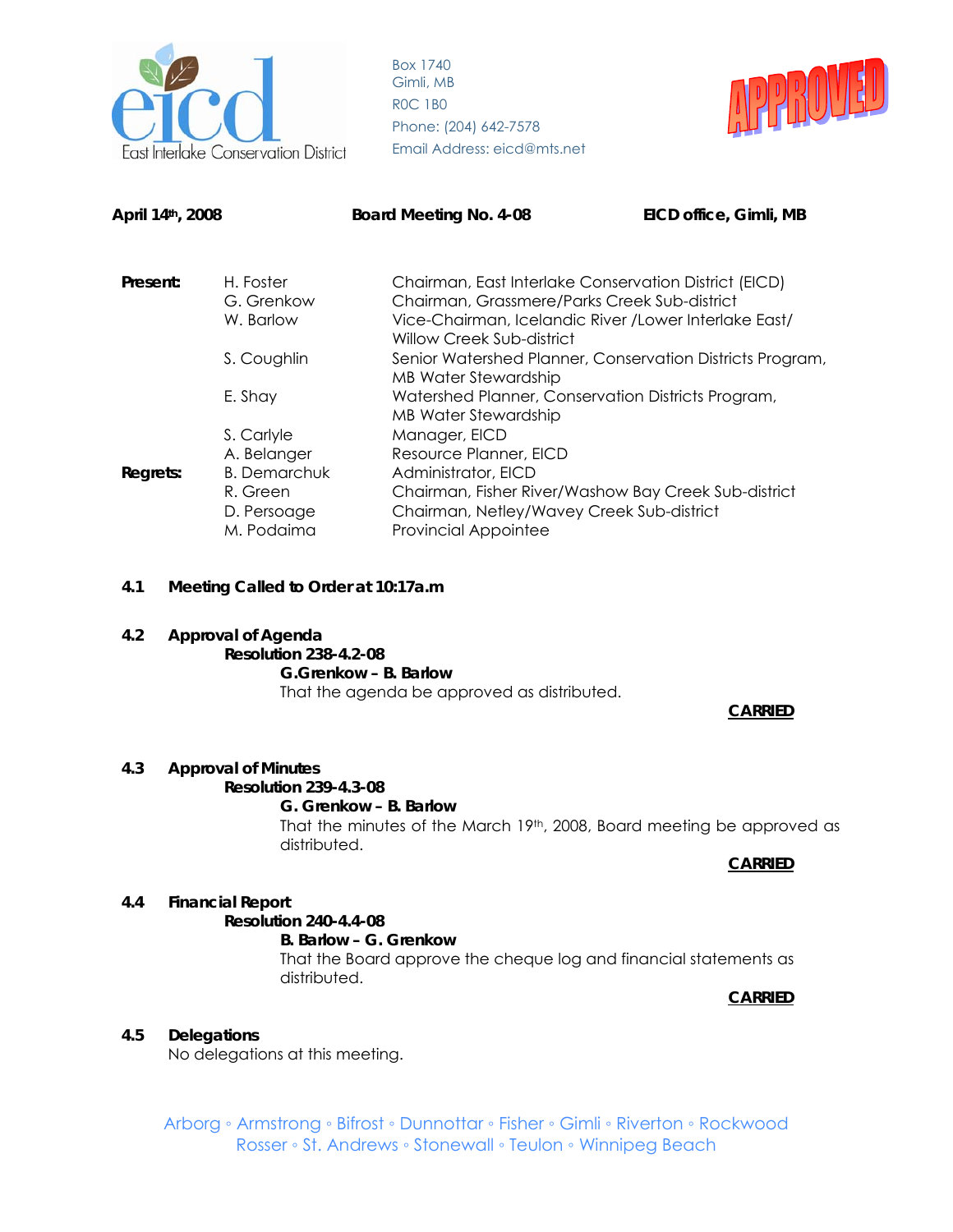#### **4.6 Chairperson's/Manager's/Watershed Planner's Reports**

H. Foster:

- Informed board re: study of grass strips and off site watering.
- Updated the Board regarding the Frame work meeting.
- Briefed the Board regarding the Smart park presentation.
- MCDA meeting discussion update regarding possibly hiring a biologist.
- Mentioned working relationship with DFO.
- S. Carlyle: (as per manager's report)
- S. Coughlin: (as per report)
- G. Grenkow:
	- Updated the Board regarding West St. Paul becoming an EICD member.
	- Asked S. Coughlin about future for West of Rosser. Meeting to follow.
	- Mentioned the quality of Grassmere Creek.

## **4.7 Topics of Discussion**

*4.7.1 EICD By-Law and Resolution from St. Andrews* 

- Follow up with S. Coughlin.
- *4.7.2 EICD Board Resolution to support Woodlands becoming a member*

 **MOTION:** to approve RM of Woodlands as a EICD member.  **Resolution 241-4.7.4-08 G. Grenkow – B. Barlow** 

**CARRIED**

- *4.7.3 2008 CWRA Annual Conference in Gimli, MB from June 16 19, 2008* Tabled
- *4.7.4 Fisher River (05SD) Habitat Assessment*  Tabled
- *4.7.5 Boundary Creek Watershed (05SB) Habitat Assessment*
- *4.7.6 BMP projects*
- *4.7.7 Envirothon sponsorship*   **MOTION:** to approve sponsorship. **Resolution 242-4.7.7-08 B. Barlow – G. Grenkow**

## **CARRIED**

*4.7.8 Stephen Carlyle's assessment* 

**MOTION:** to approve S. Carlyle's assessment.

Salary increase retroactive to March 4th, 2008. Next review one year from start date and annual there after. Current annual salary to be \$56,200.00. **Resolution 243-4.7.8-08 B. Barlow – G. Grenkow** 

**CARRIED**

Arborg ◦ Armstrong ◦ Bifrost ◦ Dunnottar ◦ Fisher ◦ Gimli ◦ Riverton ◦ Rockwood Rosser ◦ St. Andrews ◦ Stonewall ◦ Teulon ◦ Winnipeg Beach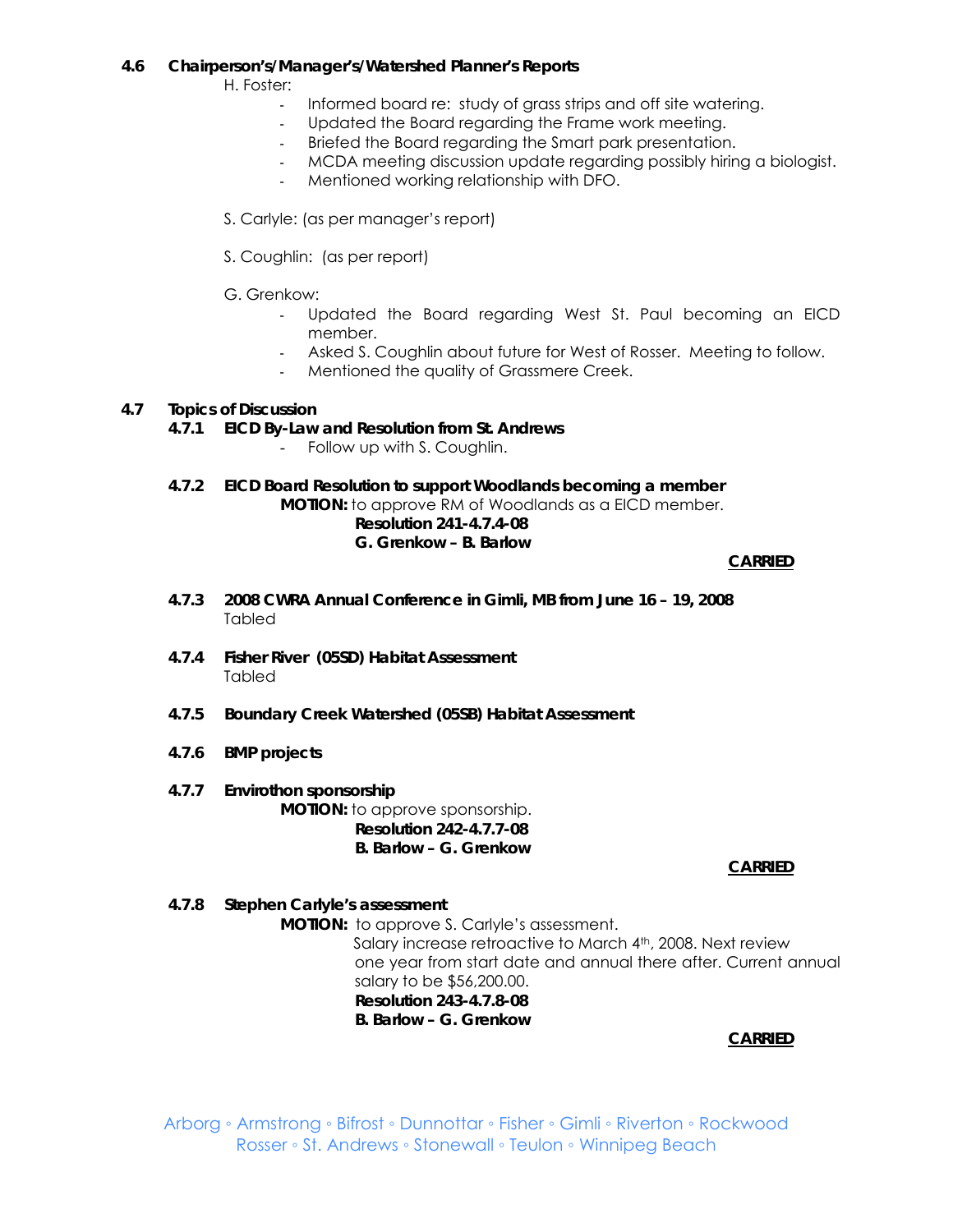#### *4.7.9 Approval for Water day handout*  **MOTION:** to approve cost of handout **Resolution 244-4.7.9-08 G. Grenkow – B. Barlow**

**CARRIED**

#### **4.8 Information and Correspondence**

(see agenda for list of correspondence)

#### **4.9 Next Board Meeting**

Next board meeting scheduled for May 12<sup>th</sup>, 2008 at 10:00 am - EICD office.

#### **4.10 Adjournment**

Moved by B. Barlow that the meeting be adjourned at 12:56 P.M

\_\_\_\_\_\_\_\_\_\_\_\_\_\_\_\_\_\_\_\_\_\_\_\_\_\_\_\_\_\_\_\_ \_\_\_\_\_\_\_\_\_\_\_\_\_\_\_\_\_\_\_\_\_\_\_\_\_\_\_\_\_\_\_\_\_\_\_\_\_ H. Foster, Chairman A. Belanger, Resource Planner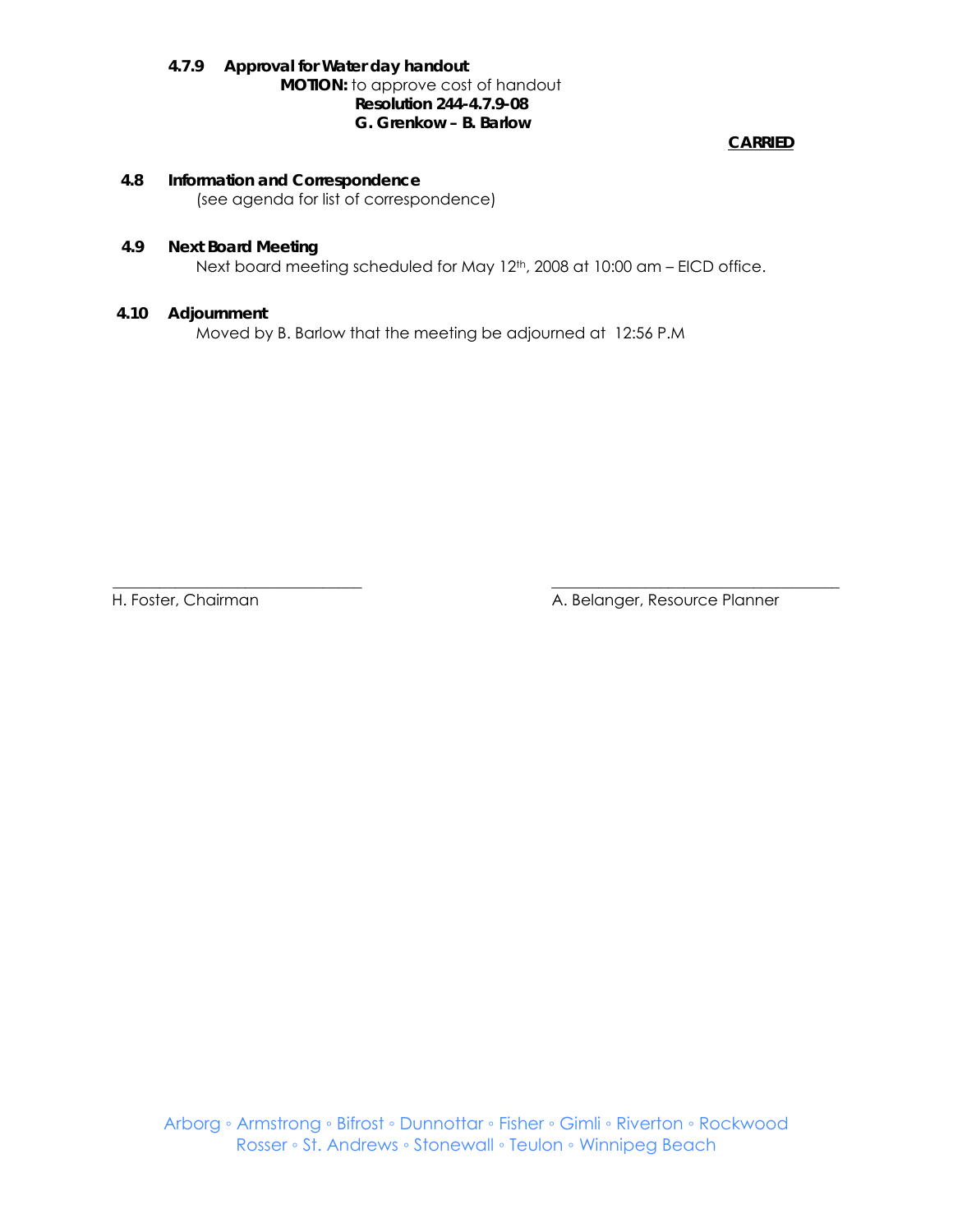



| May 12th, 2008 |                                                                                        | Board Meeting No. 5-08                                                                                                                                                                                                                                                                                                                                                                                                                                                                                                                                                               | EICD office, Gimli, MB |
|----------------|----------------------------------------------------------------------------------------|--------------------------------------------------------------------------------------------------------------------------------------------------------------------------------------------------------------------------------------------------------------------------------------------------------------------------------------------------------------------------------------------------------------------------------------------------------------------------------------------------------------------------------------------------------------------------------------|------------------------|
| Present:       | H. Foster<br>G. Grenkow<br>D. Persoage<br>R. Green<br>W. Barlow                        | Chairman, East Interlake Conservation District (EICD)<br>Chairman, Grassmere/Parks Creek Sub-district<br>Chairman, Netley/Wavey Creek Sub-district<br>Chairman, Fisher River/Washow Bay Creek Sub-district<br>Vice-Chairman, Icelandic River / Lower Interlake East/<br>Willow Creek Sub-district<br>Watershed Planner, Conservation Districts Program,<br><b>MB Water Stewardship</b><br>Hydraulics and Litigation Engineer, MB Water Stewardship<br>Manager, MB Water Stewardship<br>Manager, EICD<br>Resource Planner, EICD<br>Administrator, EICD<br><b>Provincial Appointee</b> |                        |
|                | E. Shay                                                                                |                                                                                                                                                                                                                                                                                                                                                                                                                                                                                                                                                                                      |                        |
| Regrets:       | R. Katz<br>E. Kozera<br>S. Carlyle<br>A. Belanger<br><b>B.</b> Demarchuk<br>M. Podaima |                                                                                                                                                                                                                                                                                                                                                                                                                                                                                                                                                                                      |                        |

- **5.1 Meeting Called to Order at 10:05 a.m.**
- **5.2 Approval of Agenda Resolution 245-5.2-08 D. Persoage – G. Grenkow** That the agenda be approved as distributed.

#### **CARRIED**

## **5.3 Approval of Minutes**

**Resolution 246-5.3-08** 

#### **D. Persoage – G. Grenkow**

That the minutes of the April 14th, 2008, Board meeting be approved as distributed.

#### **CARRIED**

## **5.4 Financial Report**

 **Resolution 247-5.4-08** 

## **B. Barlow – R. Green**

That the Board approve the cheque log and financial statements as distributed.

**CARRIED**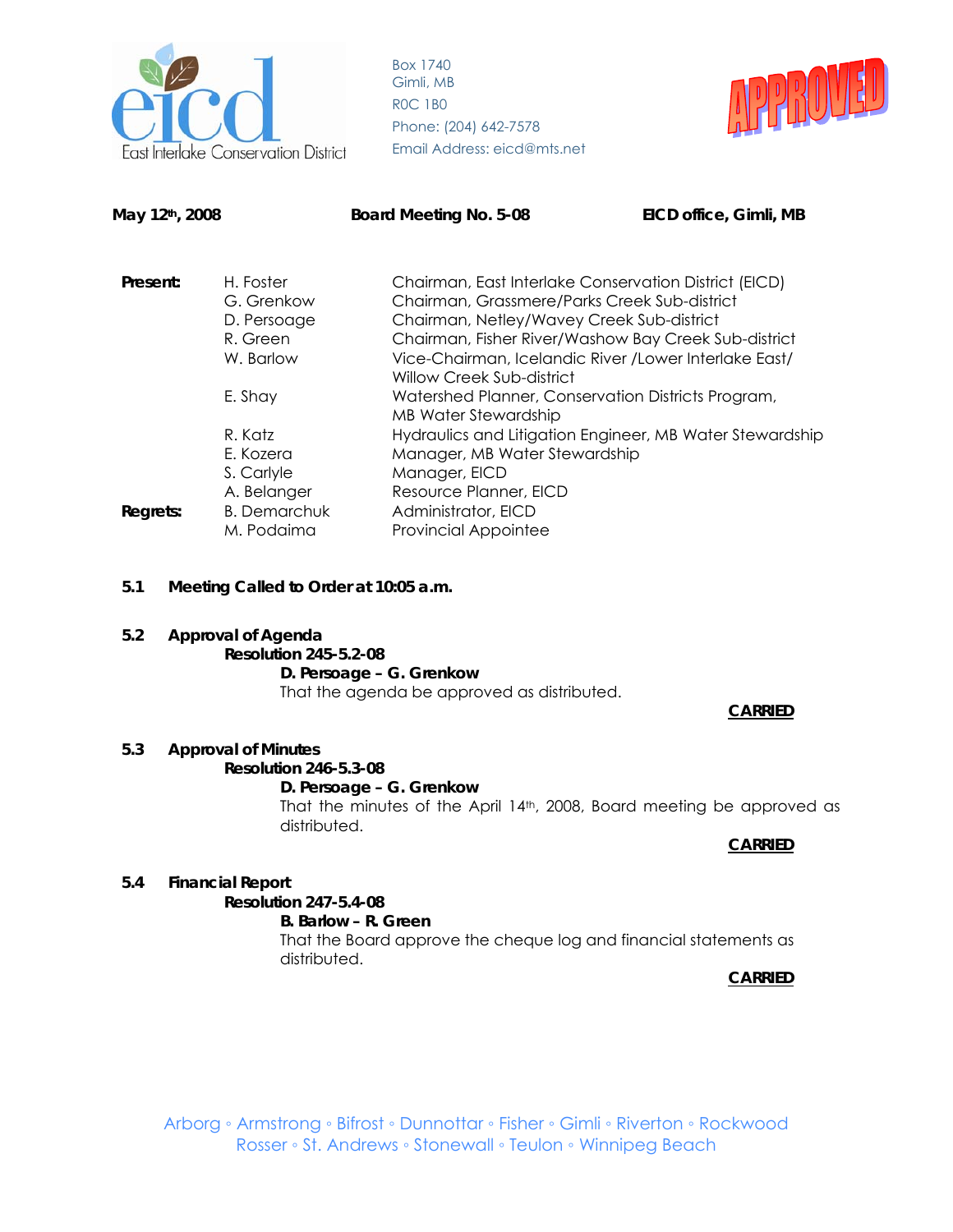## **5.5 Delegations**

- *5.1.1* Eugene Kozera, Manager of Manitoba Water Stewardship
	- E. Regulatory and Operational Services Water Control Systems Management Regarding: M.I.T

#### **5.6 Chairperson's/Manager's/Watershed Planner's Reports**

H. Foster:

- Proposal review, MCDA framework documents response is completed and submitted to the Province.
- S. Carlyle: (as per manager's report)
- E. Shay: (as per report)
	- IWMP update.
		- Need for Timely manner for technical input.
	- Need for more local watershed residents at meetings and ways to get them out.
	- Find a way for watershed to analyze data.
	- Shorten the IWMP process and keep people engaged.
	- Create an idea of when IWMP for the other two watersheds will occur for the 09/10 budget.
	- Stress that CD's will not be asked to have more responsibility after IWMP's are competed.
	- Stress to watch individual categories in the budget.
	- W. Stewardship hired a GIS specialist that will visit CD's to work will the Database.
	- \$300,000 grant available for habitat or riparian areas. Riparian tax credit available for individuals.

## **5.7 Topics of Discussion**

*5.7.1 2008 CWRA Annual Conference in Gimli, MB from June 16 – 19, 2008*  **MOTION:** To approve Board members attending conference.

#### **Resolution 248-5.7.1-08 D.Persoage – B. Barlow**

**CARRIED**

 *5.7.2 Equipment loan Agreement*  **MOTION:** To approve a draft loan agreement for equipment rental. **Resolution 249-5.7.2-08 R.Green – G. Grenkow** 

**CARRIED**

- *5.7.3 SWMP for Grassmere*
- *5.7.4 Grassmere sink holes*
- *5.7.5 Problem Flowing well ad*

**MOTION:** To post add in the Interlake Spectator, Stonewall Argus, and the Selkirk Journal, for one week. **Resolution 250-5.7.5-08 G. Grenkow – D. Persoage** 

#### **CARRIED**

Arborg ◦ Armstrong ◦ Bifrost ◦ Dunnottar ◦ Fisher ◦ Gimli ◦ Riverton ◦ Rockwood Rosser ◦ St. Andrews ◦ Stonewall ◦ Teulon ◦ Winnipeg Beach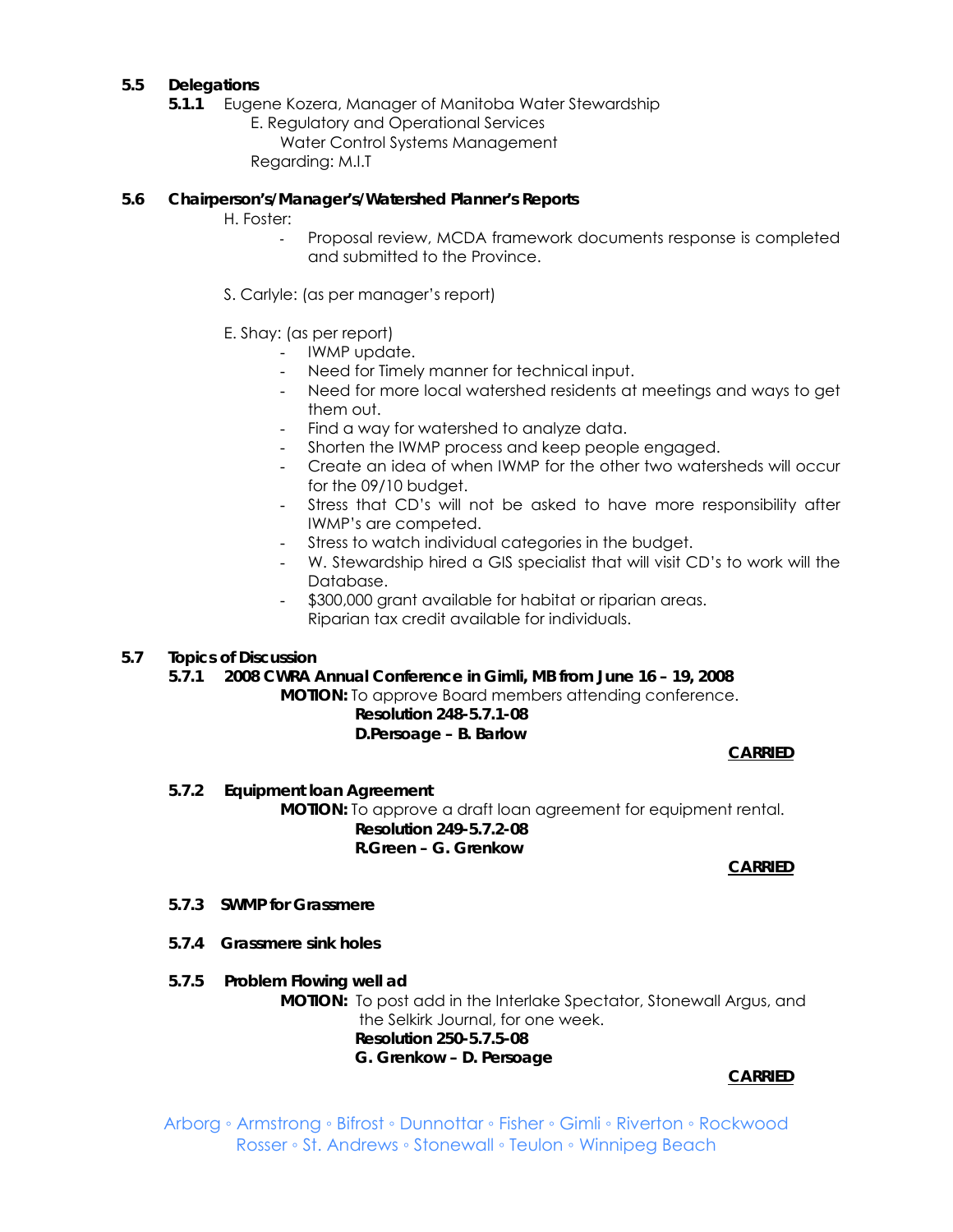*5.7.6 Well/Culvert Inventory Ad* 

**MOTION:** To post add in the Interlake Spectator, Stonewall Argus, and the

 Selkirk Journal, for one week. **Resolution 251-5.7.6-08 G. Grenkow – D. Persoage** 

**CARRIED**

## *5.7.8 Approval of well inventory and Culvert inventory budget*

*5.7.9 CD Administration meeting in St. Malo, MB on June 4th - 6th 2008*  **MOTION:** To permit B. Demarchuk to attend the Administrative meeting. **Resolution 252-5.7.9-08 B. Barlow – R. Green** 

**CARRIED**

- *5.7.10 Manager's retreat at the Pas*
- **5.8 Information and Correspondence**  (see agenda for list of correspondence)

#### **5.9 Next Board Meeting**

 Next board meeting scheduled for **Thursday, June 12th, 2008 at 10:00 am** – EICD office.

#### **5.10 Adjournment**

Moved by R. Green that the meeting be adjourned at 1:12p.m

\_\_\_\_\_\_\_\_\_\_\_\_\_\_\_\_\_\_\_\_\_\_\_\_\_\_\_\_\_\_\_\_ \_\_\_\_\_\_\_\_\_\_\_\_\_\_\_\_\_\_\_\_\_\_\_\_\_\_\_\_\_\_\_\_\_\_\_\_\_ H. Foster, Chairman A. Belanger, Resource Planner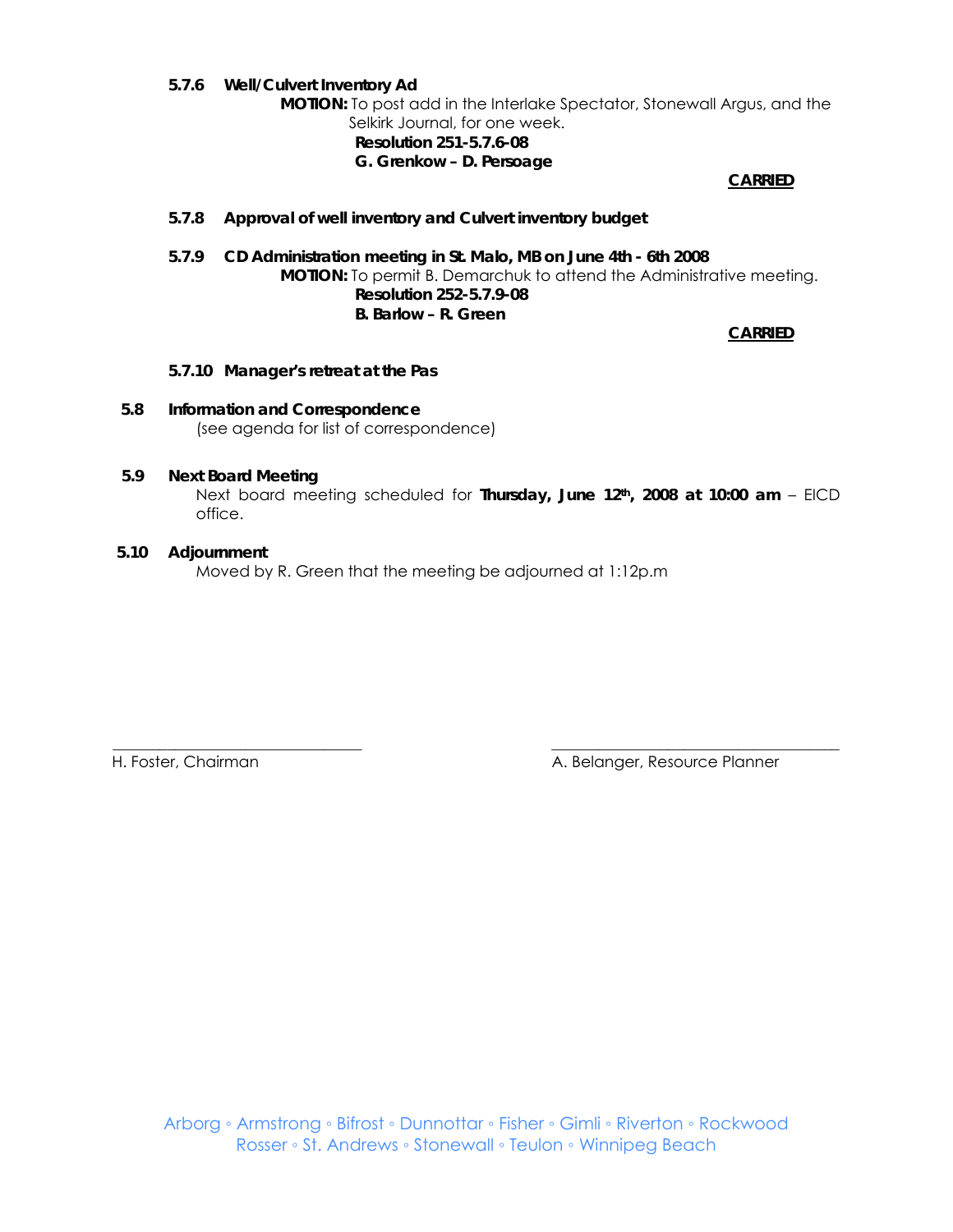



| June 12 <sup>th</sup> , 2008 |                                                                                            | Board Meeting No. 6-08                                                                                                                                                                                                                                                  | EICD office, Gimli, MB |
|------------------------------|--------------------------------------------------------------------------------------------|-------------------------------------------------------------------------------------------------------------------------------------------------------------------------------------------------------------------------------------------------------------------------|------------------------|
| Present:                     | H. Foster<br>G. Grenkow<br>R. Green<br>E. Shay                                             | Chairman, East Interlake Conservation District (EICD)<br>Chairman, Grassmere/Parks Creek Sub-district<br>Chairman, Fisher River/Washow Bay Creek Sub-district<br>Watershed Planner, Conservation Districts Program,                                                     |                        |
| Regrets:                     | S. Carlyle<br>A. Belanger<br><b>B.</b> Demarchuk<br>M. Podaima<br>D. Persoage<br>W. Barlow | <b>MB Water Stewardship</b><br>Manager, EICD<br>Resource Planner, EICD<br>Administrator, EICD<br><b>Provincial Appointee</b><br>Chairman, Netley/Wavey Creek Sub-district<br>Vice-Chairman, Icelandic River / Lower Interlake East/<br><b>Willow Creek Sub-district</b> |                        |

- **6.1 Meeting Called to Order at 9:58 a.m.**
- **6.2 Approval of Agenda**

**Resolution 253-6.2-08 R. Green – G. Grenkow** That the agenda be approved as distributed.

**CARRIED**

## **6.3 Approval of Minutes**

#### **Resolution 254-6.3-08**

#### **G. Grenkow – R. Green**

That the minutes of the May  $12<sup>th</sup>$ , 2008, Board meeting be approved as distributed.

**CARRIED**

## **6.4 Financial Report**

## **Resolution 255-6.4-08**

**R. Green – G. Grenkow** That the Board approve the cheque log and financial statements as distributed.

## **CARRIED**

## **6.5 Delegations**

Ann Kishka – Evergreen Basic Needs

- A. Kishka gave a brief history about Evergreen Basic Needs.
- Brought forward a proposal regarding office space in the new Evergreen Basic Needs building.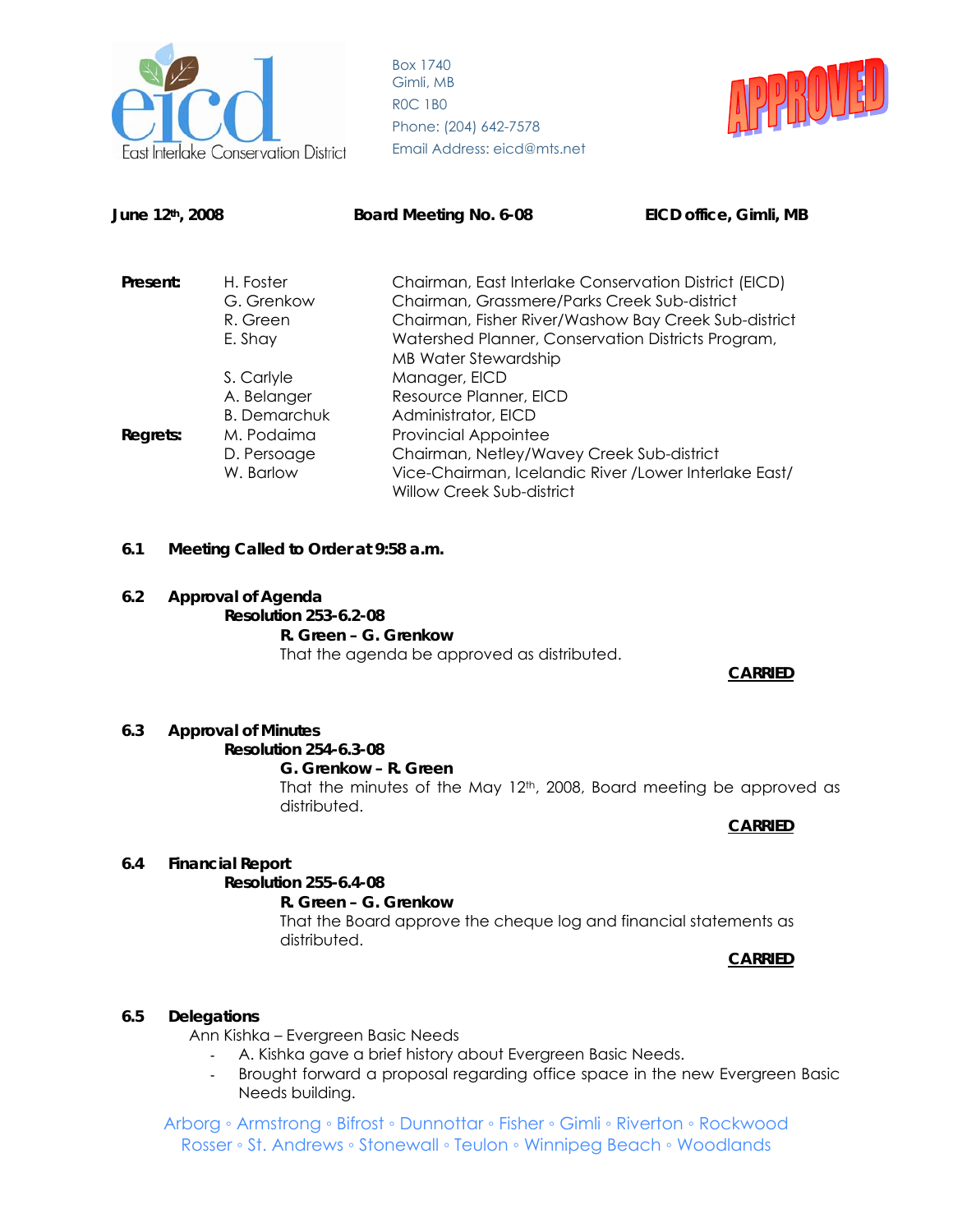- Asked what EICD would need for space and offered a quote of about \$10.00 to \$15.00 per square inch (cost annually for rent). Construction to begin spring 2009. Need an answer a.s.a.p.
- Board thanked A. Kishka before she excused herself at 10:31am.
- H. Foster stated that the Assiniboine Hill CD's new building is efficient with a low mortgage rate.
- **Tabled**

## **6.6 Chairperson's/Manager's/Watershed Planner's Reports**

H. Foster:

- Attended a meeting in Oak River.
- Dr. David Brooks guest speaker for the upcoming MCDA.
- Trying to get funding from MB Hydro for a tree planting program and education program, PFRA involved as well.
- MCDA trying to get grants to compensate for increased workload and MCDA is not getting enough funding from the CD.
- Documents meeting on Wednesday, next June meeting to complete a draft and see how they can proceed with results.
- MCDA draft agenda will soon be available.
- H. Foster requesting analytical results from rivers to be forwarded to Steve Ashton.

S. Carlyle: (as per manager's report)

- The Pas Water Festival had thirteen different water stations.
- In the future, CDs may be able to purchase the plastic for the tree planter for about \$120.00 per role from Alberta and sell it to all ECID members when borrowing it. The Manitoba source for the plastic sells rolls for \$160.00 per roll.
- E. Shay: (as per report)
	- Ten step program when allowing new members:
	- 1. New members are to pass a resolution requesting to join the CD.
	- 2. CD to pass a resolution to request MWS update formation proposal.
	- 3. Watershed Planner is to update the CD Formation Proposal and review with new council (provide advice on timelines).
	- 4. New council(s) pass *resolution* accepting proposal.
	- 5. All members (including the new ones) are to pass a resolution accepting the updated CD Formation Proposal \*.
	- 6. New council(s) pass/set *by-law* authorizing participation.
	- 7. Watershed Planner notifies board to include in budget process advise on policy (may take 18 months).
	- 8. Order in Council (Sheldon to coordinate).
	- 9. Watershed Planner requests council to make appointments via *resolution* to CD.
	- 10. Board is not required to initiate District elections outside of regular process.

\* We have not been following step 5 as not required in act (this is really a Boards responsibility to notify partner councils that expansion is likely to take place, with whom, budgeting and sub district membership. If they have concerns or require further information call the CD office). All councils and the board should have an updated proposal and if they wish council can reset a resolution but the by-law is already in place.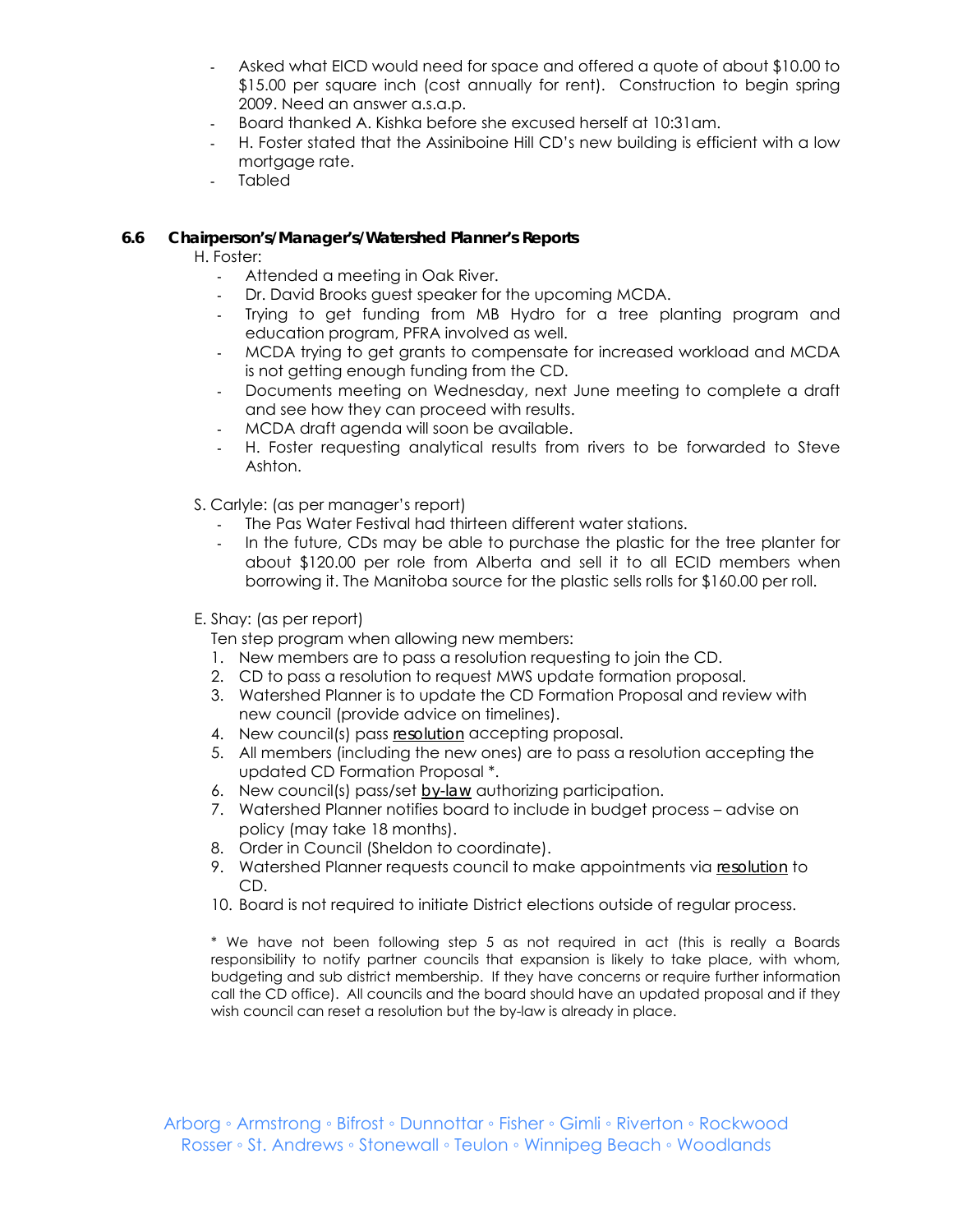- A. Belanger:
	- Update for the Well Inventory program: one hundred and sixty-five samples collected up to date.
	- When an area has a high colliform and/or e-coli count the Office of Drinking Water gets involved. When a hot spot arises, more focused sampling occurs.
	- Culvert Inventory is a new program for EICD and we are currently working in the 050J Sub-district.
	- Well sealing program: five sealed so far, nine wells to assess and seal, and we received seven applications this fiscal year.

## **6.7 Topics of Discussion**

*6.7.1 EICD Board Resolution to support West St. Paul becoming a member*  **Resolution 256-6.2.1-08** 

**R. Green – G. Grenkow** 

**CARRIED**

#### **6.7.2 Project Management Team spending authority grant from MB for IWMP Resolution 257-6.7.2-08 G. Grenkow – R. Green**

#### **CARRIED**

## **6.7.3 Budget update**

- Budget based on all grants we received and may potentially receive and programs that the EICD is currently working on.
- Any requests from EICD members for infrastructure or licensing requests, needs to come through the EICD first.
- KGS has found 3.5 times more culverts then the province had recorded they requested an additional \$8,000.00. Stephen suggested taking an EICD student and lowering their cost. The revised rate should be around \$4,000.00.

**MOTION: For KGS to continue with the survey with the assistance of a EICD summer student at the lower rate.** 

> **Resolution 258-6.7.3-08 G. Grenkow – R. Green**

## **CARRIED**

**MOTION: To commence the Fisher River HAB Resolution 259-6.7.3-08 R. Green – G. Grenkow** 

**CARRIED**

**MOTION: For the Board to accept the budget. Resolution 260-6.7.3-08 G. Grenkow – R. Green** 

**CARRIED**

**Note: In future Quarterly Reports insert: Original Budget / Revised Budget /Provincial / Levy….**

- **6.7.4 FIPPA report**
- **6.7.5 MCDA Royal Bank Proposal Concept Paper (as per copy)**
- **6.7.6 Education Committee Concept Paper to Access MB Hydro Forest Enhancement Funding (as per copy) program through the MCDA**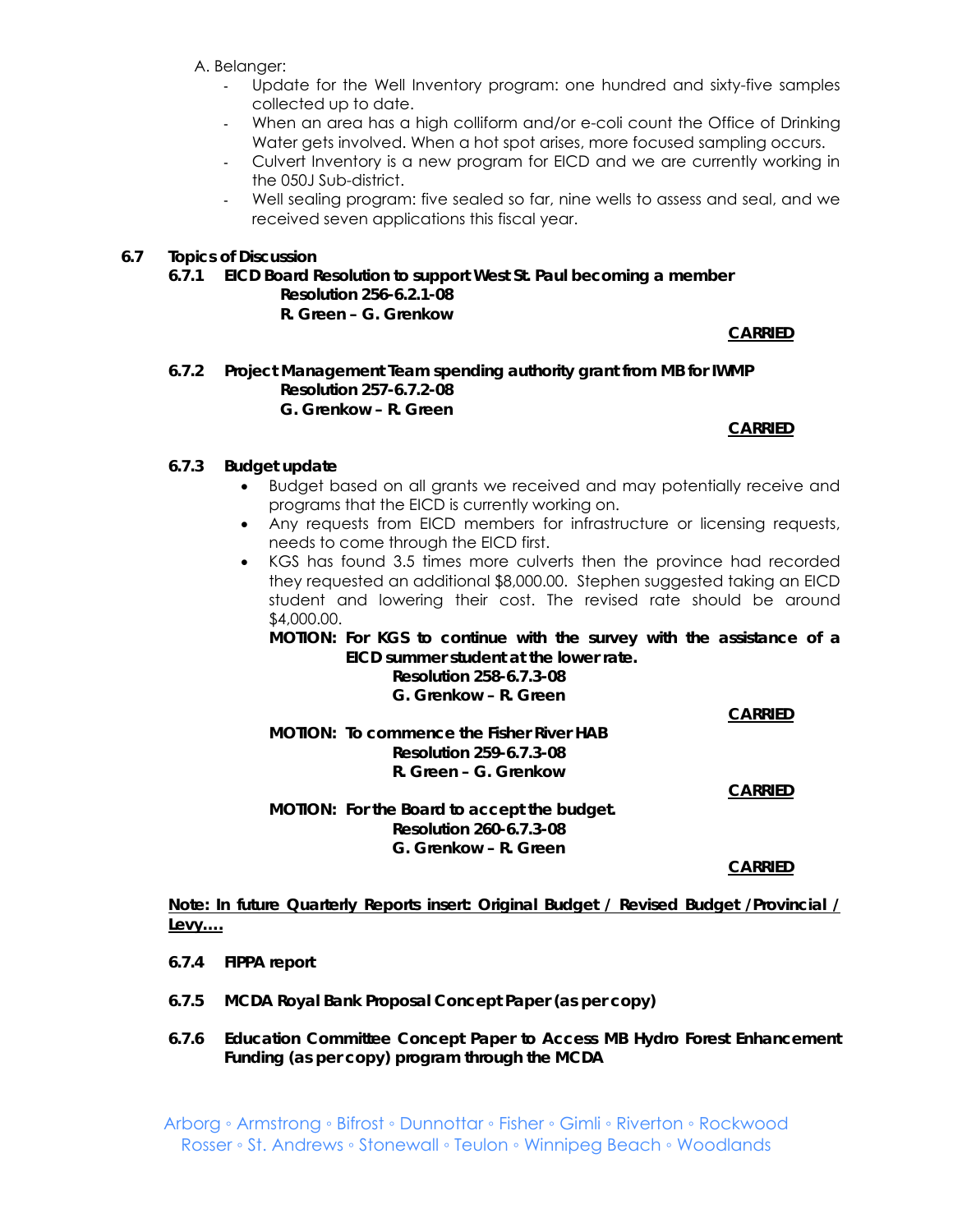## **6.7.7 Request MWS to update proposal MOTION: For Manitoba Water Stewardship to update CD proposal Resolution 261-6.7.7-08 R. Green – G. Grenkow**

#### **CARRIED**

**6.7.8 City of Winnipeg: Compost bin sale on Saturday, June 14th, 2008. (\$30.00 per bin and regular price is \$100.00 per bin)** 

#### **6.8 Information and Correspondence**

(see agenda for list of correspondence)

- 11<sup>th</sup> Annual Golf Tournament

#### **6.9 Next Board Meeting**

 Next board meeting scheduled for Monday**, July 14th, 2008 at 10:00 am** – EICD office.

## **6.10 Adjournment**

Moved by G. Grenkow that the meeting be adjourned at 1:10 p.m.

\_\_\_\_\_\_\_\_\_\_\_\_\_\_\_\_\_\_\_\_\_\_\_\_\_\_\_\_\_\_\_\_ \_\_\_\_\_\_\_\_\_\_\_\_\_\_\_\_\_\_\_\_\_\_\_\_\_\_\_\_\_\_\_\_\_\_\_\_\_

H. Foster, Chairman B. Demarchuk, Administrator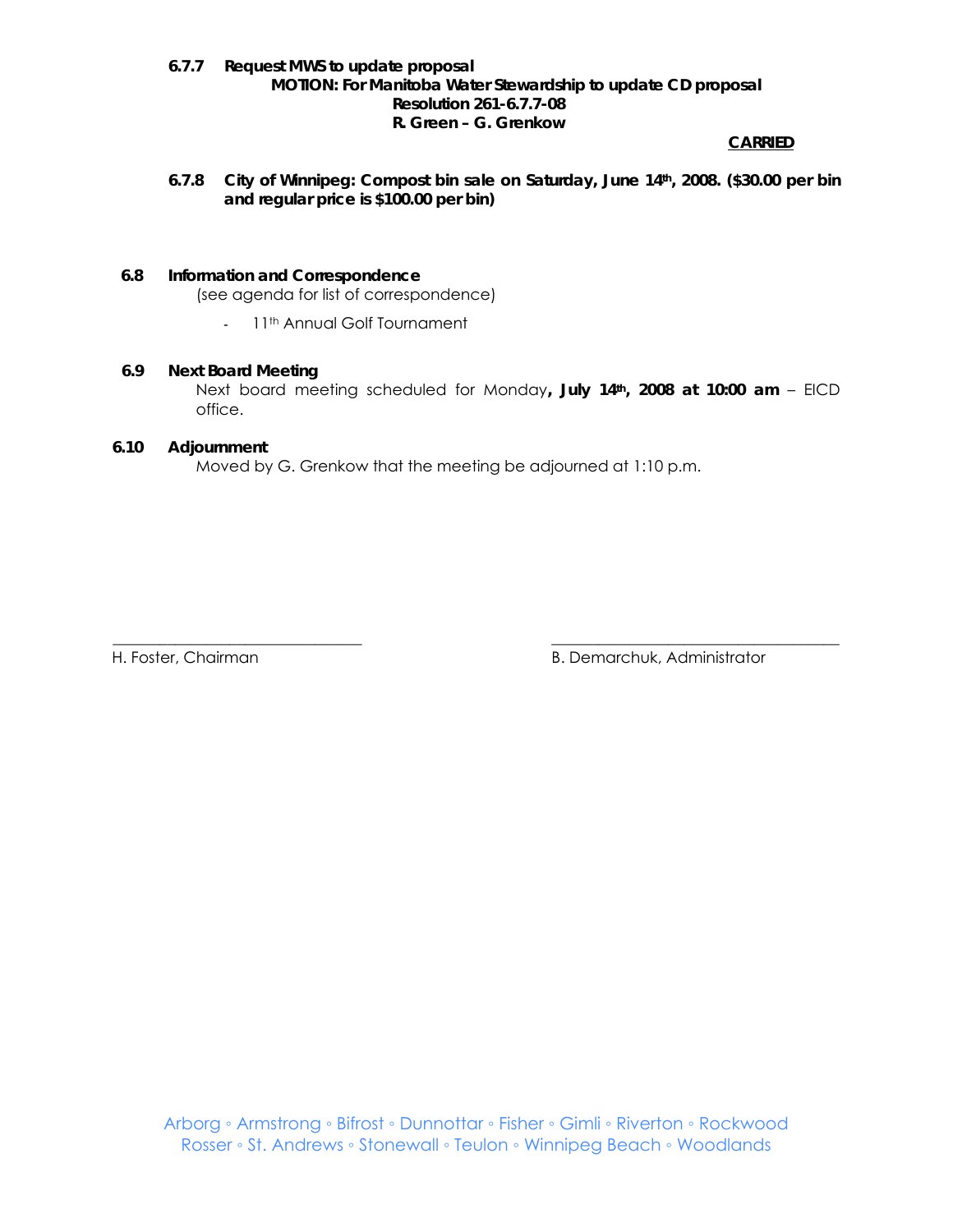



| EICD office, Gimli, MB                                 |
|--------------------------------------------------------|
|                                                        |
| Chairman, East Interlake Conservation District (EICD)  |
| Chairman, Netley/Wavey Creek Sub-district              |
| Chairman, Fisher River/Washow Bay Creek Sub-district   |
| Chairman, Grassmere/Parks Creek Sub-district           |
| Vice-Chairman, Icelandic River / Lower Interlake East/ |
|                                                        |
| Watershed Planner, Conservation Districts Program,     |
|                                                        |
|                                                        |
|                                                        |
|                                                        |
|                                                        |
|                                                        |

**7.1 Meeting Called to Order at 10:13** 

## **7.2 Approval of Agenda**

**Resolution 261-7.2-08 R. Green – D.Persoage** That the agenda be approved as distributed.

**CARRIED**

## **7.3 Approval of Minutes**

**Resolution 262-7.3-08** 

#### **G. Grenkow – D. Persoage**

That the minutes of the June 12<sup>th</sup>, 2008, Board meeting be approved as distributed.

## **CARRIED**

## **7.4 Financial Report**

## **Resolution 263-7.4-08**

 **B. Barlow – D. Persoage** 

That the Board approve the cheque log and financial statements as distributed by the Administrator and the Audit report for the 2007/2008 fiscal year as distributed by KWB Chartered Accountants Inc. **G. Grenkow – R. Green** 

## **CARRIED**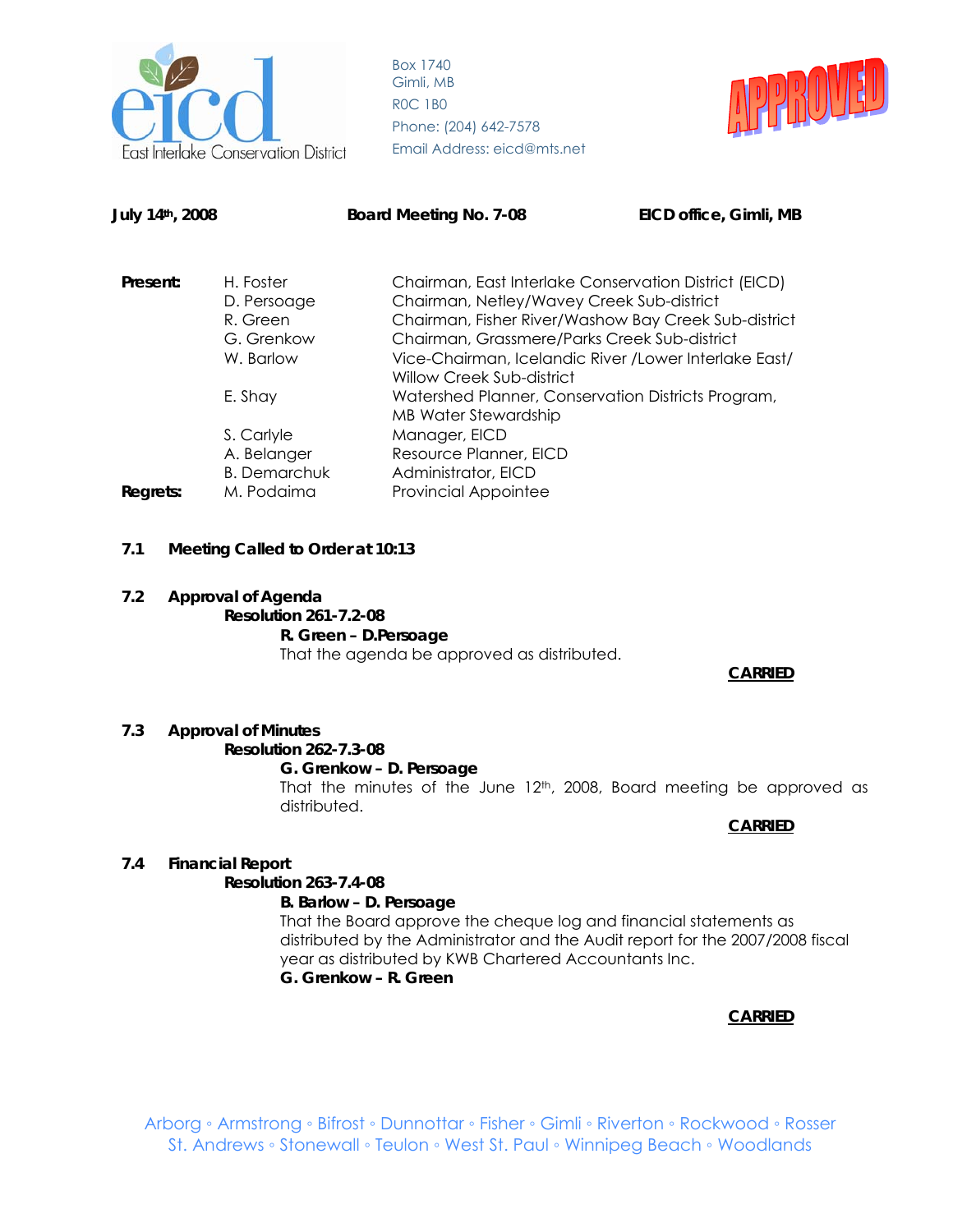## **7.5 Delegations**

## **7.6 Chairperson's/Manager's/Watershed Planner's Reports**

H. Foster:

- Meeting with AMM to set up process for the CD funding Framework.
- MRAC funding for off site watering and buffer strips approved but the SGIS funding is still undecided.
- Blue Water fund still uncertain.
- S. Carlyle: (as per manager's report)
- E. Shay: (as per report)
- **ACTION:** AGENDA FOR UPCOMING MEETING: Board to select a Sub-district to commence a IWMP.
	- 05OJ nearing the end of the Draft plan.
	- A. Belanger:
		- Sealed six wells last month.
		- Collected three hundred and fifty water samples to date.
		- Tyler working with KGS and they completed Grassmere.
		- Tyler will be working in Parks by himself.

## **7.7 Topics of Discussion**

## *7.7.1 Purchase a laptop for Manager and computer monitor for Administrator*

**MOTION:** To approve purchasing a laptop and monitor, cost would be

 approximately \$2,000.00.  **Resolution 264-7.8.1-08 D. Persoage – B. Barlow** 

## **CARRIED**

## *7.7.2 Composter/Urban programs*

- Invite a Resource Conservation Officer to inform consumers.

H. Foster suggested that we offer all urban areas within the Sub-district a chance to buy the composters.

E. Shay suggested that S. Carlyle contact other CD's and ask if they would like to order a truck load.

Advertise the composters through Shaw TV at a \$30.00 cost.

Advertise at local restaurants, Town offices, etc.

## *7.7.3 Office network integration upgrade*

- Transfer all Data from Administrator's computer into the Resource Planner's computer, due to problems with accessing the network. **Tabled** 

## *7.7.4 Draft 05SC IWMP review notice*

S. Carlyle would like the Executive Board to review and suggest any comments, changes etc. Once Water Stewardship and EICD approve, then Minister Melnick would submit a stamp of approval.

## *7.7.5 05OJ issue statements (as per chart handout)*

- Results are a combination from all four meetings.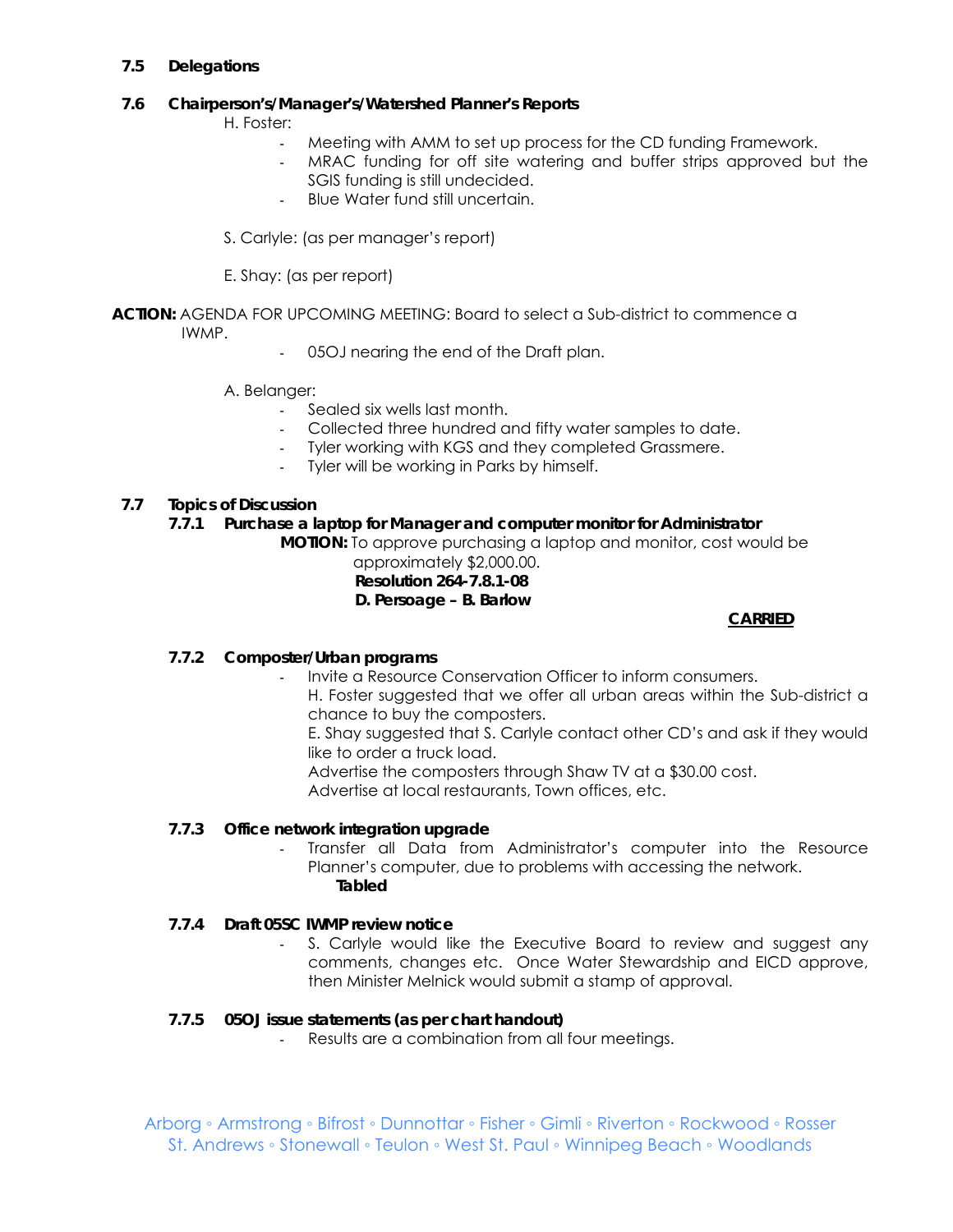## *7.7.6 Nutrient management regulations*

- Information received from the Buffer assessment tool workshop.
- Good quality land: 2011 regulations will be based on how much nitrate limits.
- Poor quality land: 2009 all out band on nutrient.
- Map will be available at the next Board meeting.

## *7.7.7 Armand wage review*

- Wage increase from \$17.00 to \$18.00.

## *7.7.8 Norris Lake*

Flooding problems this year and Jim McConkey from Water Stewardship suggested purchasing half a section of land at the South/East end of the lake for retention and raising the level of the lake. RM of Rockwood would be funding the project as well.

## *7.7.9 Evergreen Basic Needs office proposal*

- ECID has an interest based on 1000 sq feet, need more details.
- Invite A. Kishka to next Board meeting.
- S. Carlyle to compose a request for proposal and to look at other options.

Board thanked D. Persoage for his attendance prior to excusing himself at 12:02 pm.

## **7.8 Information and Correspondence**

(see agenda for list of correspondence)

 **Tour on the Namao August 5 to the 8th, 2008** 

## **7.9 Next Board Meeting**

 Next board meeting scheduled for **Monday, August 11th, 2008 at 10:00 am** – EICD office.

## **7.10 Adjournment**

Moved by R. Green that the meeting be adjourned at 1:28 pm.

H. Foster, Chairman B. Demarchuk, Administrator

\_\_\_\_\_\_\_\_\_\_\_\_\_\_\_\_\_\_\_\_\_\_\_\_\_\_\_\_\_\_\_\_ \_\_\_\_\_\_\_\_\_\_\_\_\_\_\_\_\_\_\_\_\_\_\_\_\_\_\_\_\_\_\_\_\_\_\_\_\_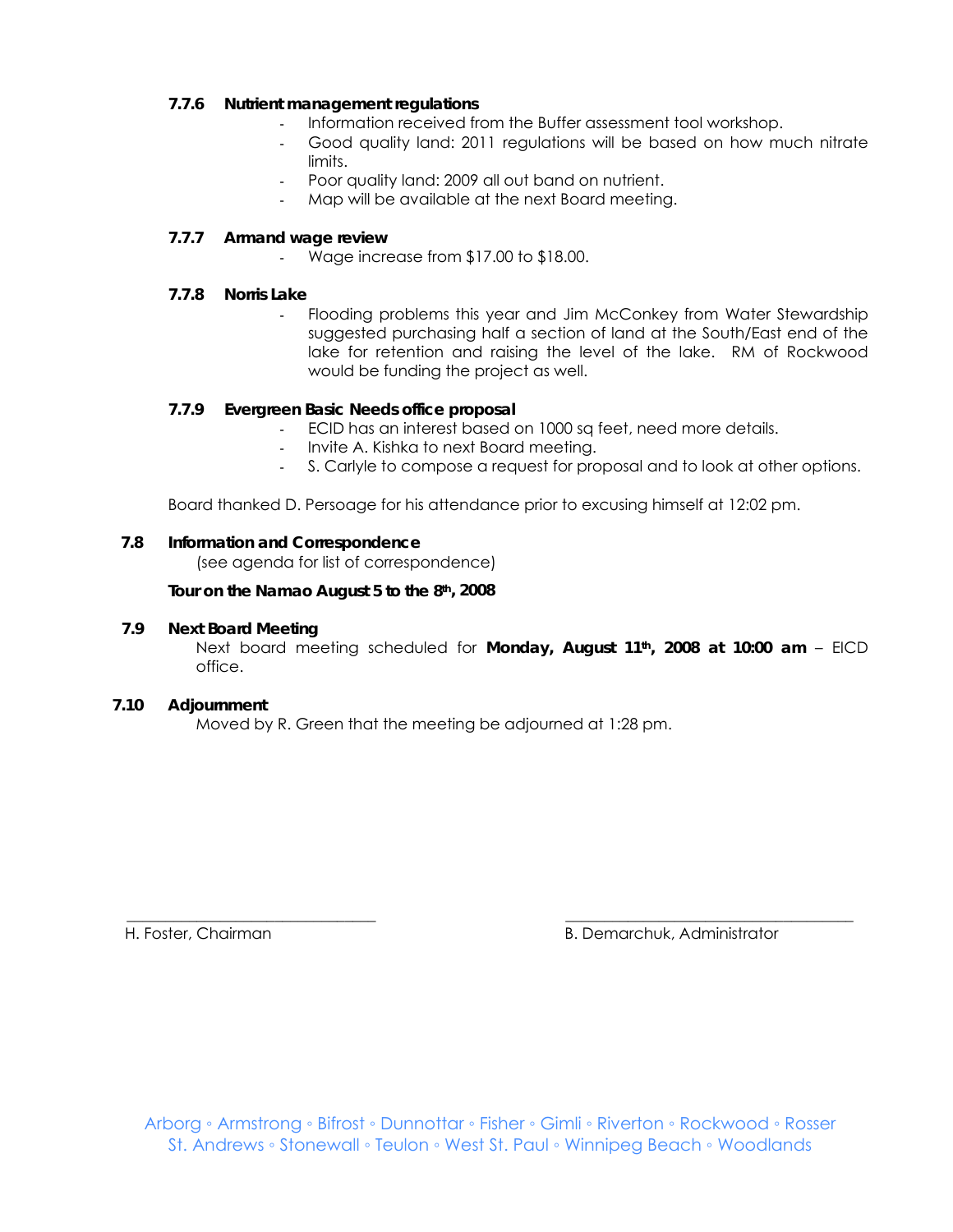



| August 11 <sup>th</sup> , 2008                                  |                                                                            | Board Meeting No. 8-08                                                                                                                                                                                                                    | EICD office, Gimli, MB |
|-----------------------------------------------------------------|----------------------------------------------------------------------------|-------------------------------------------------------------------------------------------------------------------------------------------------------------------------------------------------------------------------------------------|------------------------|
| Present:<br>H. Foster<br>G. Grenkow<br>D. Persoage<br>W. Barlow |                                                                            | Chairman, East Interlake Conservation District (EICD)<br>Chairman, Grassmere/Parks Creek Sub-district<br>Chairman, Netley/Wavey Creek Sub-district<br>Vice-Chairman, Icelandic River / Lower Interlake East/<br>Willow Creek Sub-district |                        |
| E. Shay                                                         |                                                                            | Watershed Planner, Conservation Districts Program,<br>MB Water Stewardship                                                                                                                                                                |                        |
| Regrets:                                                        | S. Carlyle<br><b>B.</b> Demarchuk<br>R. Green<br>A. Belanger<br>M. Podaima | Manager, EICD<br>Administrator, EICD<br>Chairman, Fisher River/Washow Bay Creek Sub-district<br>Resource Planner, EICD<br><b>Provincial Appointee</b>                                                                                     |                        |
| 8.1                                                             | Meeting Called to Order at 10:50 am.                                       |                                                                                                                                                                                                                                           |                        |
| 8.2                                                             | <b>Approval of Agenda</b><br><b>Resolution 265-8.2-08</b>                  | D. Persoage - G. Grenkow<br>That the agenda be approved as distributed.                                                                                                                                                                   |                        |

#### **CARRIED**

#### **8.3 Approval of Minutes Resolution 266-8.3-08**

# **G. Grenkow – D. Persoage**

That the minutes of the June 12<sup>th</sup>, 2008, Board meeting be approved as distributed.

#### **CARRIED**

## **8.4 Financial Report**

#### **Resolution 267-8.4-08**

#### **D. Persoage – G. Grenkow**

That the Board approve the cheque log and financial statements as distributed by the Administrator.

#### **8.5 Delegations**

Darren Keam, P.Ag, CCA presentation on a Master of Science Program in Environment and Management.

- D. Keam requesting approximately \$7,000.00 for the project.
- Funding request required for summer 2009.
- Project to be completed in January 2010.

*TABLED* 

W. Barlow joined the meeting at 11:25 am. Board thanked D. Keam for his presentation prior to excusing himself at 11:59 am.

Arborg ◦ Armstrong ◦ Bifrost ◦ Dunnottar ◦ Fisher ◦ Gimli ◦ Riverton ◦ Rockwood ◦ Rosser St. Andrews ◦ Stonewall ◦ Teulon ◦ West St. Paul ◦ Winnipeg Beach ◦ Woodlands

## **CARRIED**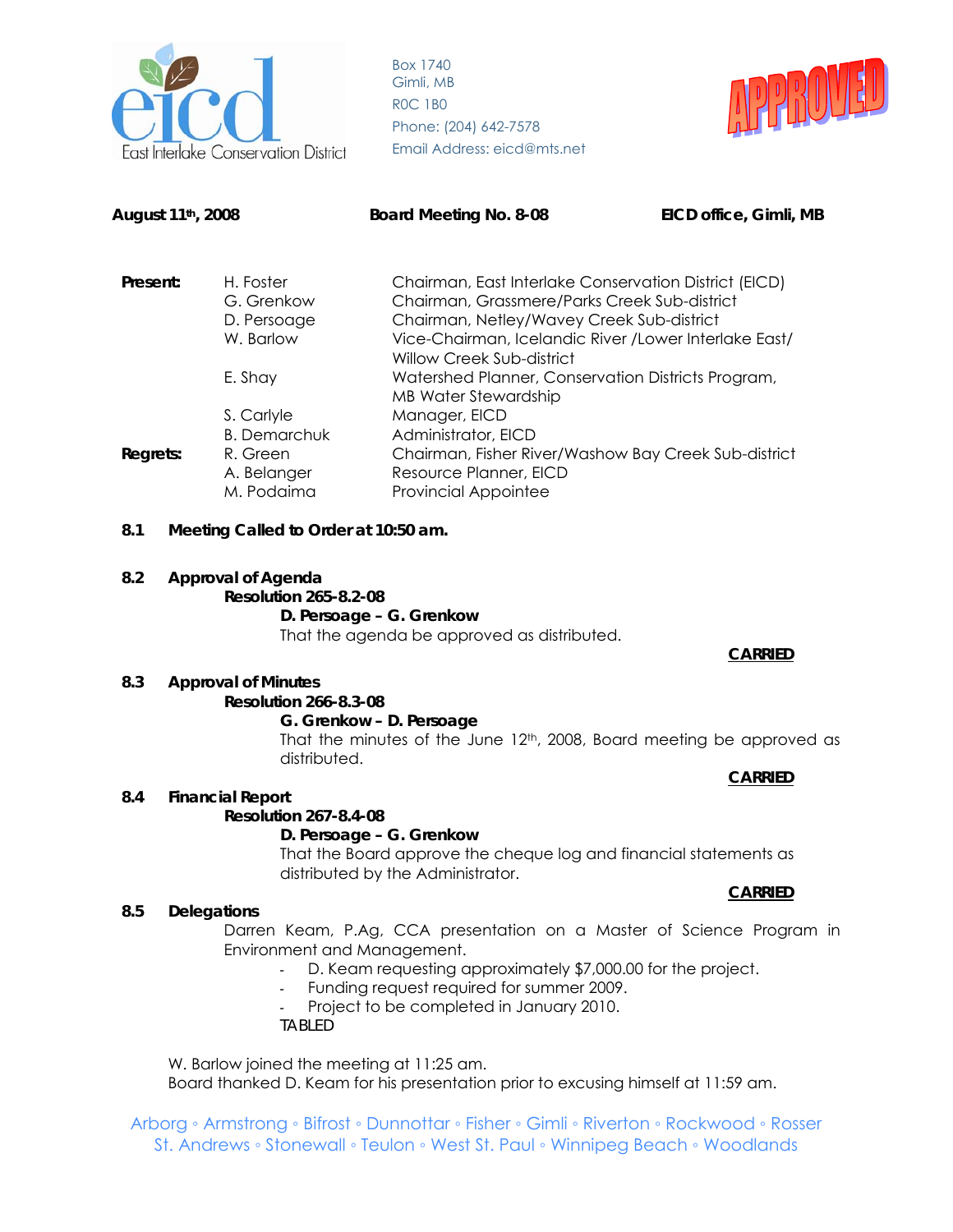## **8.6 Chairperson's/Manager's/Watershed Planner's Reports**

H. Foster: (as per report handout)

- IWMP report presented at the Sub-district meeting on July 30<sup>th</sup>; however report not approved due to issues.
- Issues to be resolved and another meeting needed prior to approval.

## S. Carlyle: (as per report handout)

- The composters will be advertised by the Gimli Environmental Committee.
- E. Shay:
	- Little Saskatchewan and Arrow-Oak Watersheds held public consultations in August, with fairly low turn-outs due to the large number of meetings that were held.
	- Seine River Watershed plan is almost complete.
	- La Salle Watershed is working on a Surface Water Management Plan.
	- Intermountain CD will hold public consultations in October or November.
	- Pembina River will hold public consultations in October.
	- Lake of the Prairies will hold public consultations in August.

## **8.7 Topics of Discussion**

## *8.7.1 EICD Proposal review*

Board reviewed the updated EICD proposal and will make the necessary changes. The new version will be reviewed at the upcoming conference call.

## *8.7.2 Progress Drain Pumping Station*

- The drain north of the Icelandic River is gated to prevent water from the lake to enter the drain; however it also prevents the water to drain into the lake. Local farmers must pump water over the dike whenever the drain is overflowing; they ask that a pumping station be installed.
- S. Carlyle stated that this is an Infrastructure issue.

## *8.7.3 Board to select a Sub-district for the IWMP*

E. Shay indicated that EICD should submit a letter to Manitoba Water Stewardship indicating that EICD would like to be the Water Planning Authority (WPA), including the board resolution and watershed boundary that will be used. The letter must be submitted in August 2008.

**MOTION:** to commence an IWMP in the 05SB Sub-district.

#### **Resolution 268-8.7.3-08 B. Barlow – G. Grenkow**

## **CARRIED**

Board thanked D. Persoage for his attendance prior to excusing himself at 1:08 pm.

## **8.8 Information and Correspondence**

(see agenda for list of correspondence)

- *Manitoba Crown Lands & Property Agency, Leases & Permits Memo* requesting response regarding Village of Riverton needing to add a third cell to their existing lagoon to increase hydraulic capacity. Board requests that S. Carlyle forward a letter stating that EICD has no objections.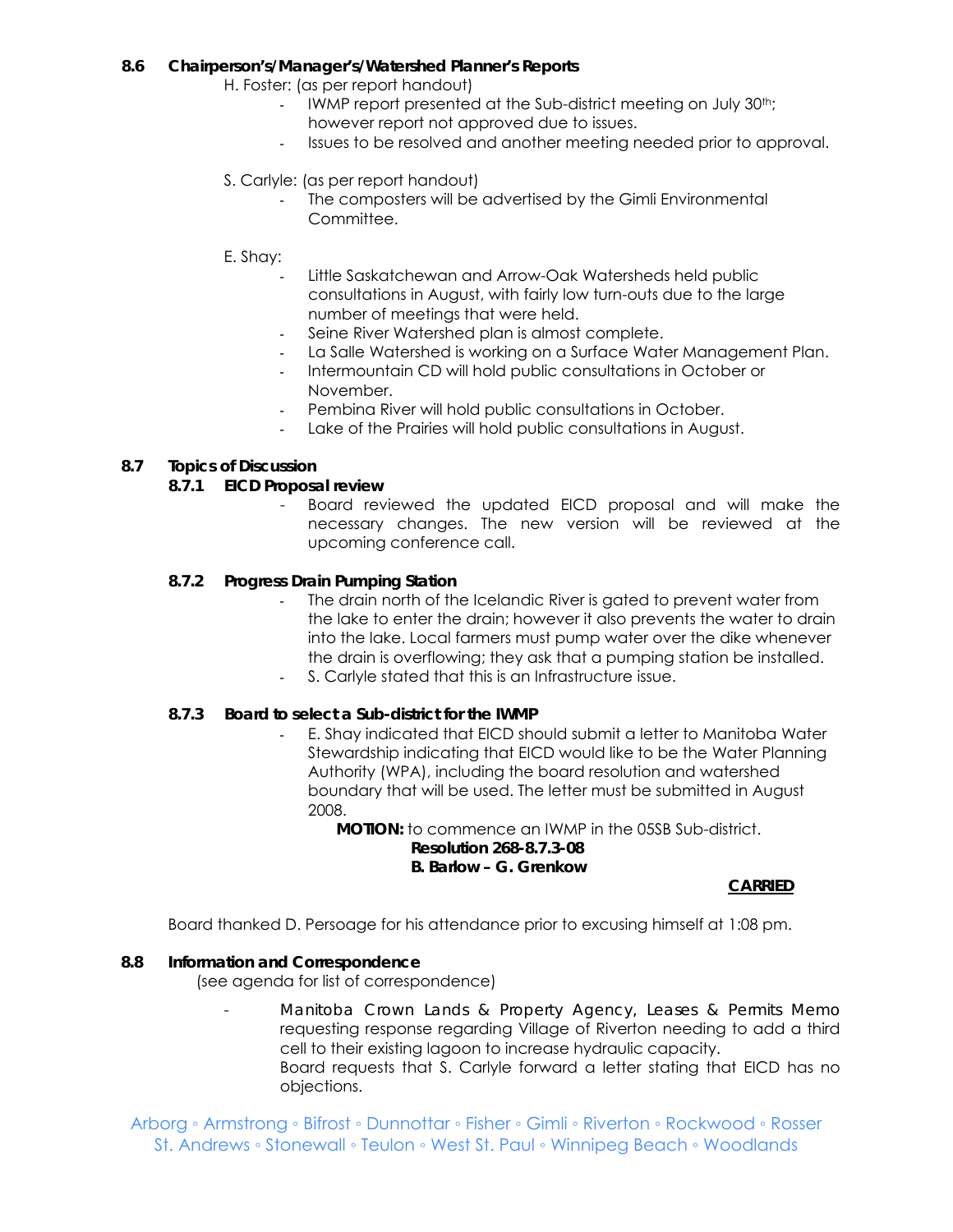## **8.9 Next Board Meeting**

Next board meeting scheduled for **Monday, September 8th, 2008 at 10:00 am** – EICD office.

#### **8.10 Adjournment**

Moved by W. Barlow that the meeting be adjourned at 1:34 pm.

\_\_\_\_\_\_\_\_\_\_\_\_\_\_\_\_\_\_\_\_\_\_\_\_\_\_\_\_\_\_\_\_ \_\_\_\_\_\_\_\_\_\_\_\_\_\_\_\_\_\_\_\_\_\_\_\_\_\_\_\_\_\_\_\_\_\_\_\_\_ H. Foster, Chairman B. Demarchuk, Administrator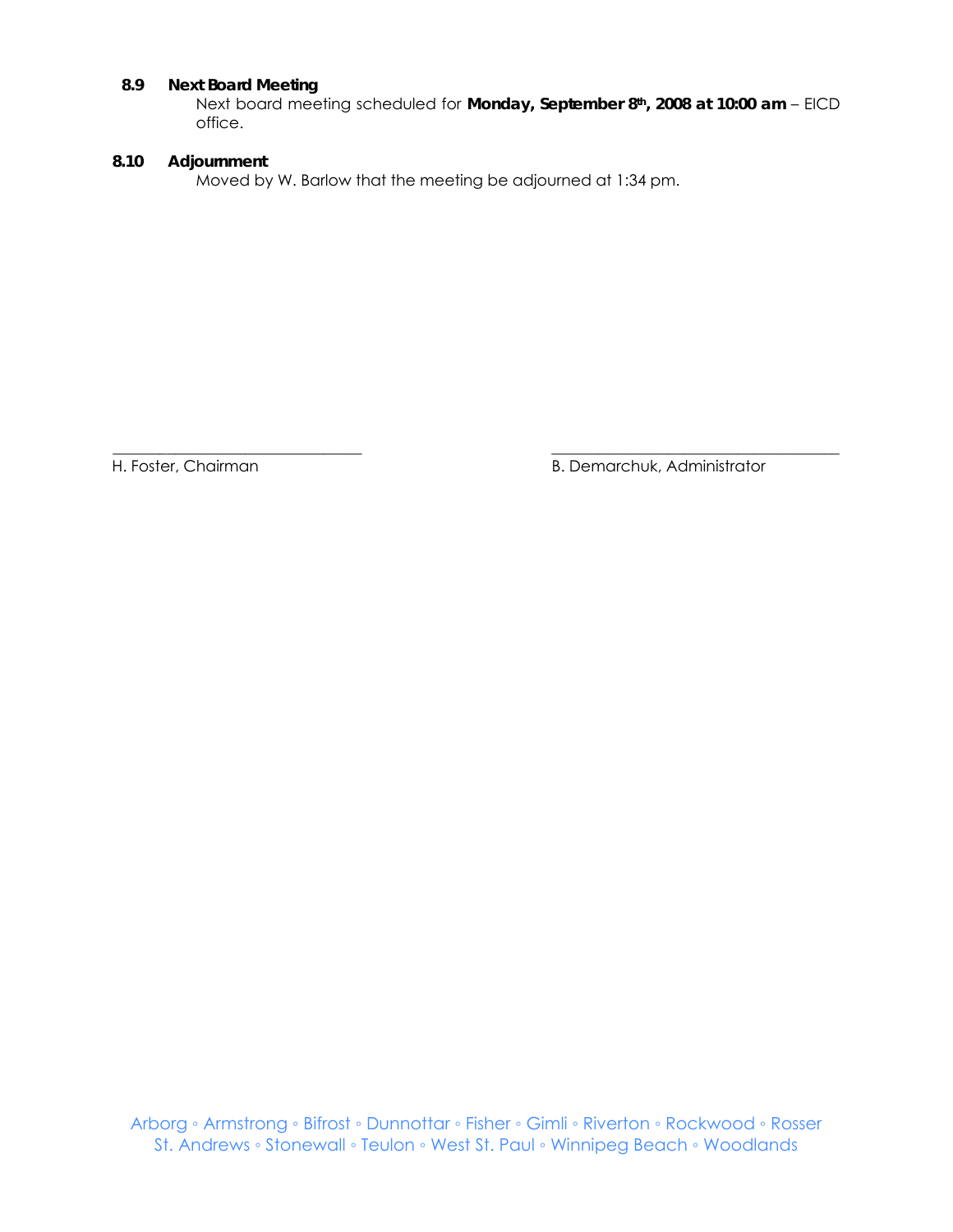

Box 1740 Gimli, MB R0C 1B0 Phone: (204) 642-7578 **Conservation District** Email Address: eicd@mts.net



**September 8th, 2008 Board Meeting No. 9-08 EICD office, Gimli, MB** 

| Present: | H. Foster           | Chairman, East Interlake Conservation District (EICD) |
|----------|---------------------|-------------------------------------------------------|
|          | G. Grenkow          | Chairman, Grassmere/Parks Creek Sub-district          |
|          | D. Persoage         | Chairman, Netley/Wavey Creek Sub-district             |
|          | R. Green            | Chairman, Fisher River/Washow Bay Creek Sub-district  |
|          | D. Persoage         | Chairman, Netley/Wavey Creek Sub-district             |
|          | W. Barlow           | Vice-Chairman, Icelandic River /Lower Interlake East/ |
|          |                     | <b>Willow Creek Sub-district</b>                      |
|          | E. Shay             | Watershed Planner, Conservation Districts Program,    |
|          |                     | <b>MB Water Stewardship</b>                           |
|          | S. Carlyle          | Manager, EICD                                         |
|          | A. Belanger         | Resource Planner, EICD                                |
|          | <b>B.</b> Demarchuk | Administrator, EICD                                   |
| Regrets: | M. Podaima          | <b>Provincial Appointee</b>                           |
|          |                     |                                                       |

## **9.1 Meeting Called to Order at 10:05 am.**

**9.2 Approval of Agenda** 

**Resolution 269-9.2-08 R. Green – D. Persoage** 

That the agenda be approved as distributed.

#### **CARRIED**

## **9.3 Approval of Minutes**

**Resolution 270-9.3-08** 

## **G. Grenkow – D. Persoage**

That the minutes of the August 11<sup>th</sup>, 2008, Board meeting be approved as distributed.

#### **9.4 Financial Report**

## **Resolution 271-9.4-08**

#### **G. Grenkow – D. Persoage**

That the Board approve the cheque log and financial statements as distributed by the Administrator.

**CARRIED**

**CARRIED**

## **9.5 Delegations**

## **9.6 Chairperson's/Manager's/Watershed Planner's Reports**

H. Foster: (as per report handout)

- MCDA made changes to the Framework document draft copy.
- EICD's scheduled appointment for the budget meeting is October 22nd in the Finish line room at Assiniboine Downs.
- Norris Lake projects to be discussed at a later date.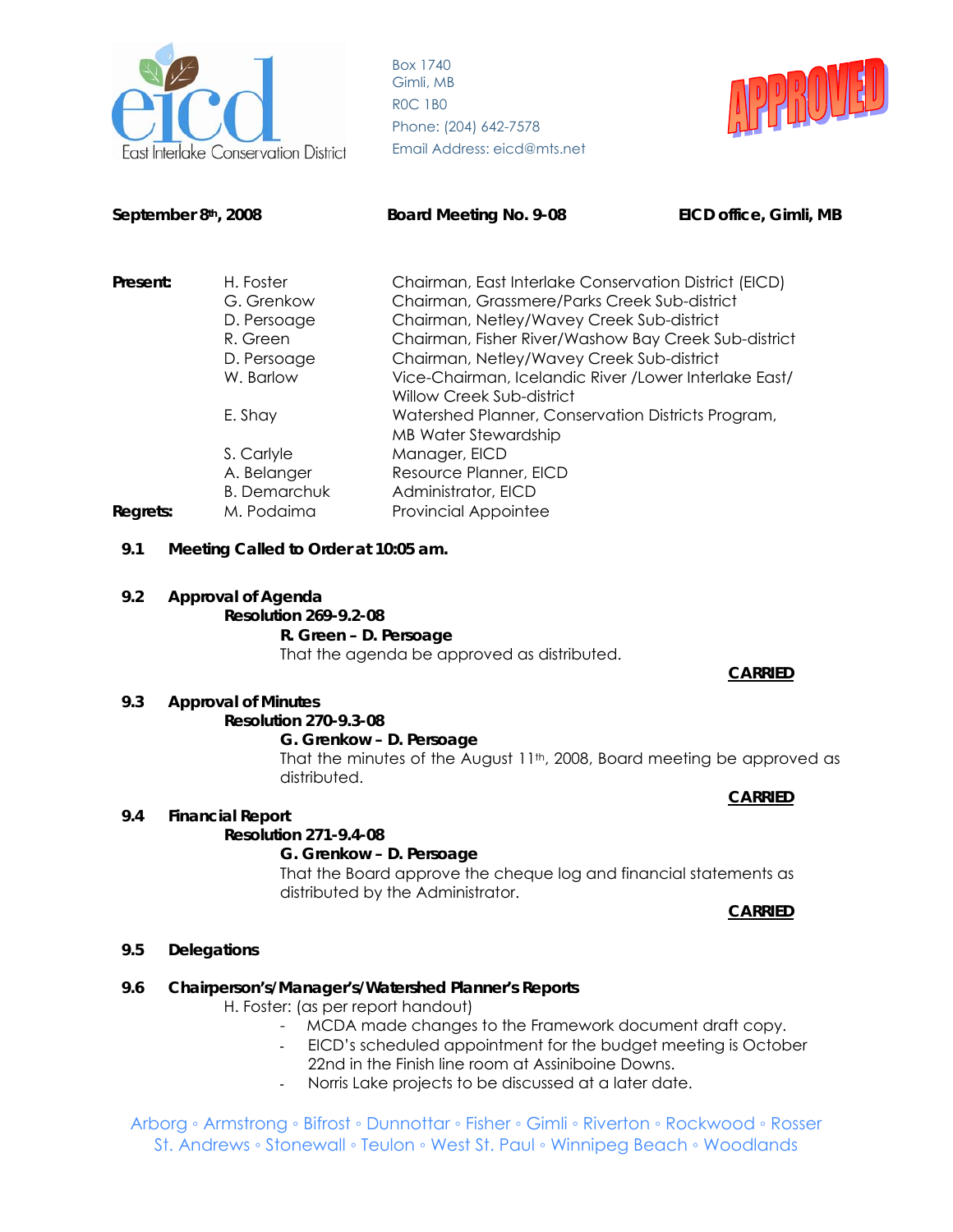- S. Carlyle: (as per report handout)
	- EICD does not need a licence to clean up debris in Crescent Creek. DFO marked area as a good fishing spot.
	- S. Carlyle and A. Belanger installed warning signs on the banks of the Icelandic River by the Arborg Weir. Project is finished.
	- Gimli Water Festival is on September 26<sup>th</sup> and invitations were sent out.
	- Toured the Icelandic River and Washow Bay creek for potential projects. Approximately 30 km of exclusion fencing, bufferstrips. Water sampling on the Icelandic River and Washow Bay for accurate site specific result.
	- Several CD's would like to purchase composters next year.
- E. Shay: (as per report handout)
	- West Interlake Watershed CD Grand opening on October 3rd.
	- Province wide GIS data base, all information entered into data base re: Surface water
	- Some CD's would like to know how to incorporate the Surface Water Management Plan with the Integrated Water Management Plan.

#### **9.7 Topics of Discussion**

#### **9.7.1** *2009-2010 Budget review*

- Levies will increase at a .3 mill rate based on 2008 land assessment value.

**MOTION:** to approve budget for the 2009-2010 Fiscal Year.

## **Resolution 272-9.7.1-08 D. Persoage – B. Barlow**

**CARRIED**

**9.7.2** *Assignment of minimum levies*  **MOTION**: to approve a minimum payment of \$500.00. **Resolution 273-9.7.2-08 D. Persoage – G. Grenkow** 

#### **CARRIED**

**9.7.3** *Purchasing land in Industrial Park for future EICD building* 

Any land in the interior has sewer and water. **MOTION:** to elect a committee to research cost of new building vs. rental. Committee members: B. Barlow as chair, D. Persoage and H. Foster. **Resolution 274-9.7.3-08 R. Green – G. Grenkow** 

#### **CARRIED**

#### **9.7.4** *EICD AGM, location and caterer*

- Fraserwood Hall and Joan Genik on December 8th, 2008.

#### **9.7.5** *CD Board member participation in budget meeting*

- October 22nd, 2008 at 9:55 am.
- H. Foster, G. Grenkow and S. Carlyle will attend.

## **9.7.6** *EICD expansion proposal*

*Tabled*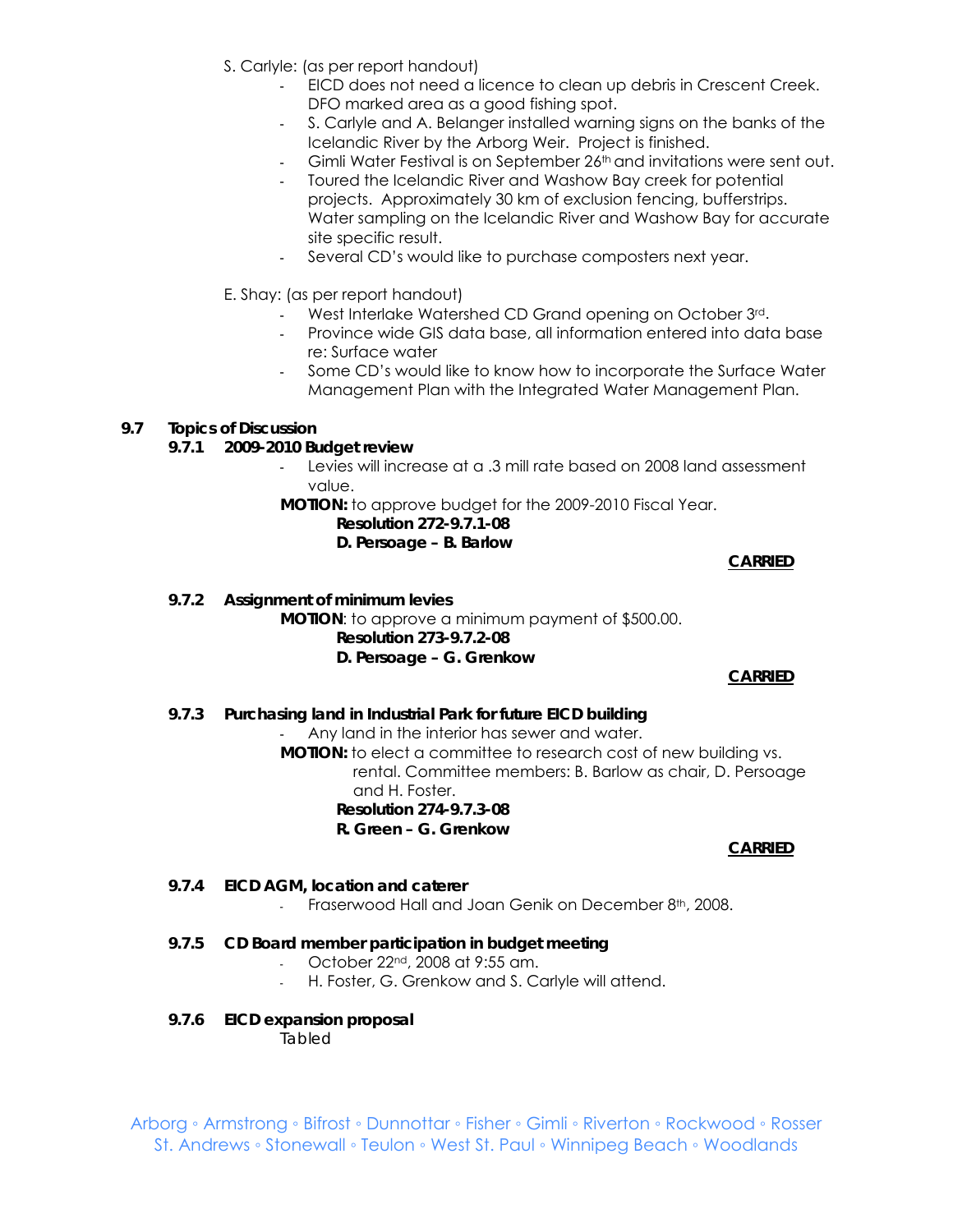**9.7.7** *05SB Memorandum of Understanding*  Issue with the Drunken River. **MOTION:** to accept the MOU for the 05SB Sub-district. **Resolution 275-9.7.7-08 B. Barlow – D. Persoage** 

**CARRIED**

**9.7.8** *S. Carlyle assessment*  **MOTION:** To go in-camera **Resolution 276-9.7.8-08 R. Green – G. Grenkow MOTION:** To come out of in-camera session **Resolution 277-9.7.8-08 G. Grenkow – R. Green** 

> *MOTION:* Salary increase from \$56,200.00 to \$60,000.00 and \$150.00 allowance for gas per month. **Resolution 278-9.7.8-08 B. Barlow – D. Persoage**

**CARRIED**

**9.7.9 Drainage** 

There are too many issues with drainage and licensing is taking to long.

#### **9.8 Information and Correspondence**

(see agenda for list of correspondence)

**MOTION:** for S. Carlyle to attend The Red Zone: Chemicals, Currents and Change symposium. **Resolution 279-9.8-08 G. Grenkow – D. Persoage** 

**CARRIED**

**-** Honorarium going to three people for Gimli Waterdays **MOTION:** to allow board members to attend the Gimli Waterdays **Resolution 280-9.8-08 R. Green – B. Barlow** 

**CARRIED**

#### **9.9 Next Board Meeting**

Next board meeting scheduled for **Wednesday, October 15th, 2008 at 10:00 am** – EICD office.

#### **9.10 Adjournment**

Moved by R. Green that the meeting be adjourned at 1:13 pm.

H. Foster, Chairman B. Demarchuk, Administrator

Arborg ◦ Armstrong ◦ Bifrost ◦ Dunnottar ◦ Fisher ◦ Gimli ◦ Riverton ◦ Rockwood ◦ Rosser St. Andrews ◦ Stonewall ◦ Teulon ◦ West St. Paul ◦ Winnipeg Beach ◦ Woodlands

\_\_\_\_\_\_\_\_\_\_\_\_\_\_\_\_\_\_\_\_\_\_\_\_\_\_\_\_\_\_\_\_ \_\_\_\_\_\_\_\_\_\_\_\_\_\_\_\_\_\_\_\_\_\_\_\_\_\_\_\_\_\_\_\_\_\_\_\_\_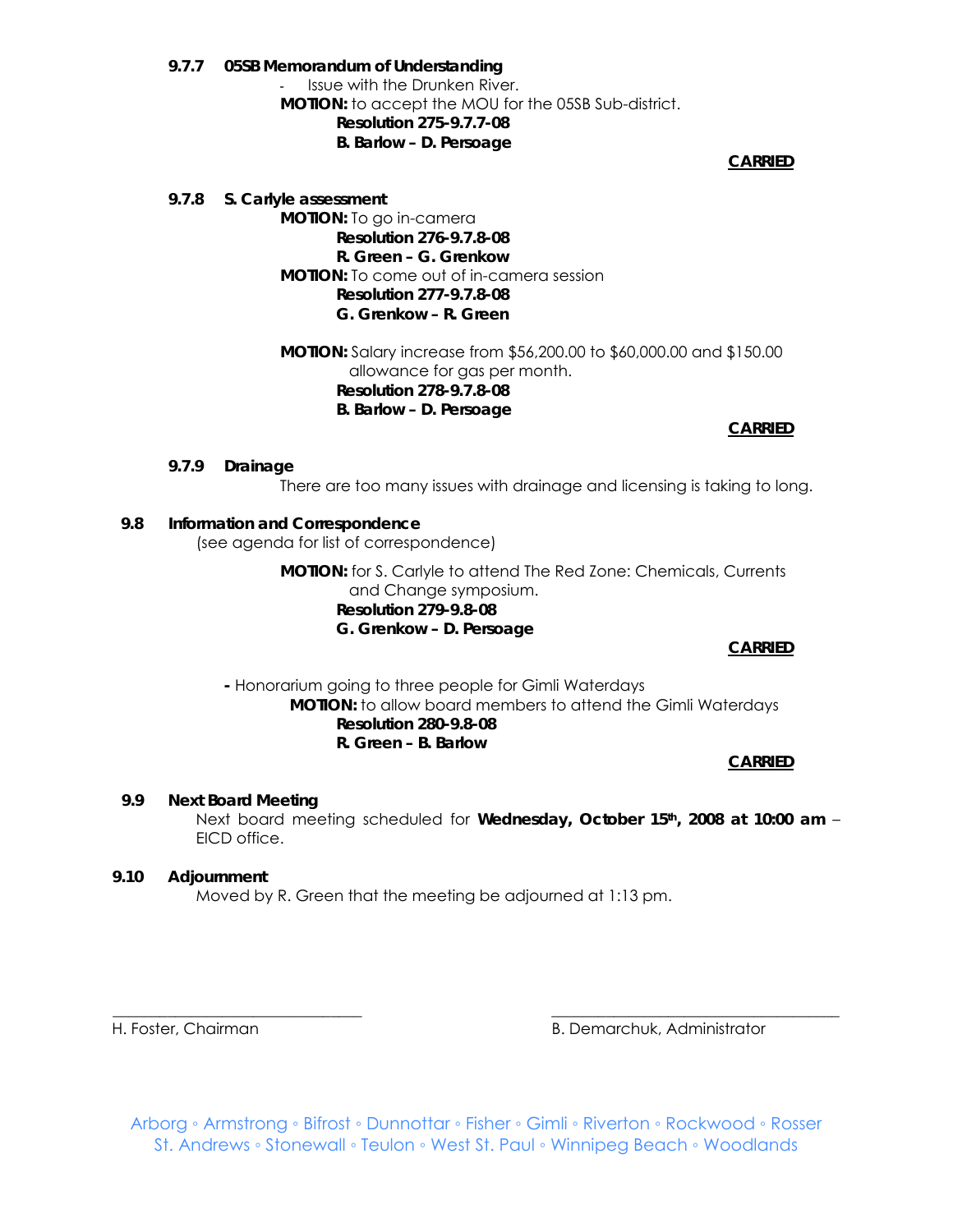



| October 15th, 2008  |                                      | Board Meeting No. 10-08                                                                           | EICD office, Gimli, MB |  |
|---------------------|--------------------------------------|---------------------------------------------------------------------------------------------------|------------------------|--|
| Present:            | H. Foster                            | Chairman, East Interlake Conservation District (EICD)                                             |                        |  |
|                     | G. Grenkow                           | Chairman, Grassmere/Parks Creek Sub-district                                                      |                        |  |
|                     | D. Persoage                          | Chairman, Netley/Wavey Creek Sub-district<br>Chairman, Fisher River/Washow Bay Creek Sub-district |                        |  |
|                     | R. Green                             |                                                                                                   |                        |  |
|                     | W. Barlow                            | Vice-Chairman, Icelandic River / Lower Interlake East/<br><b>Willow Creek Sub-district</b>        |                        |  |
|                     | S. Carlyle                           | Manager, EICD                                                                                     |                        |  |
|                     | A. Belanger                          | Resource Planner, EICD                                                                            |                        |  |
| <b>B.</b> Demarchuk |                                      | Administrator, EICD                                                                               |                        |  |
| Regrets:            | M. Podaima                           | <b>Provincial Appointee</b>                                                                       |                        |  |
|                     | E. Shay                              | Watershed Planner, Conservation Districts Program,<br><b>MB Water Stewardship</b>                 |                        |  |
| 10.1                | Meeting Called to Order at 10:00 am. |                                                                                                   |                        |  |

**10.2 Approval of Agenda** 

**Resolution 281-10.2-08 D. Persoage – R. Green**  That the agenda be approved as distributed.

**CARRIED**

#### **10.3 Approval of Minutes**

## **Resolution 282-10.3-08**

#### **G. Grenkow – R. Green**

That the minutes of the September 8<sup>th</sup>, 2008, Board meeting be approved as distributed.

# **CARRIED**

# **10.4 Financial Report**

**Resolution 283-10.4-08** 

#### **D. Persoage – W. Barlow**

That the Board approve the cheque log and financial statements as distributed by the Administrator.

**CARRIED**

#### **10.5 Delegations**

## **Scott Beaton – MHHC Conservation Agreements**

- Board thanked S. Beaton before he excused himself at 11:08 am.

#### **10.6 Chairperson's/Manager's/Watershed Planner's Reports**

H. Foster: (as per report handout)

- EICD budget presentation on October 22<sup>nd</sup>, 2008.
- G. Grenkow advised the Board that at the last MCDA meeting H. Foster proposed charging an extra \$500.00 per CD for MCDA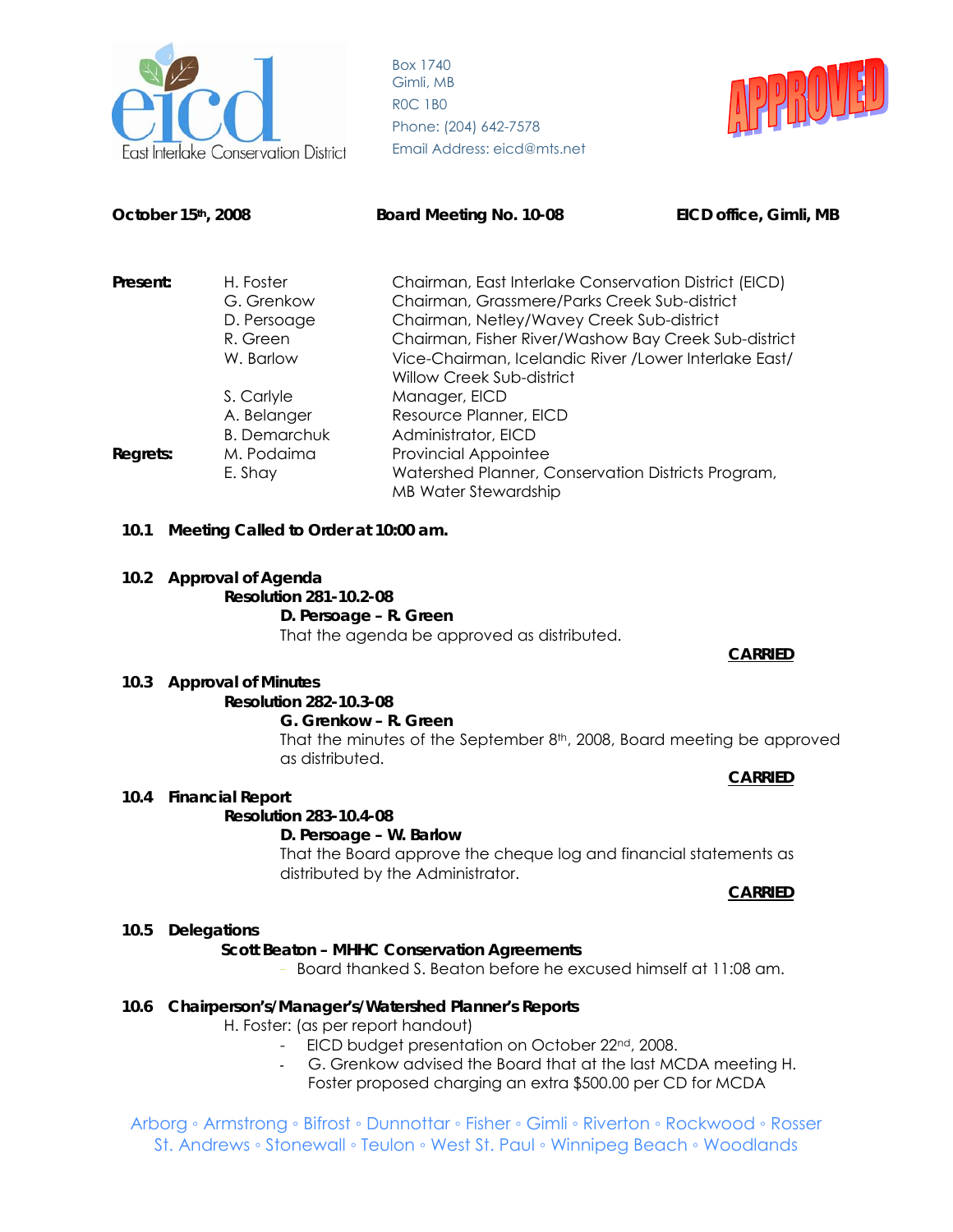membership fees. The MCDA spent \$60,000.00 directly on CD's this year and membership fees are falling short.

- MCDA is looking at including associate members.
- S. Carlyle stated that the MCDA should inform all the CD's on how much the MCDA spends on lobbying, the magazine, the framework documents, and MCDA Convention etc.
- S. Carlyle: (as per report handout)
- E. Shay: absent

#### A. Belanger:

- Well inventory report to complete.
- Culvert inventory in progress.
- Sealed three wells in Rockwood and one flowing well in Riverton.

## **10.7 Topics of Discussion**

#### **10.7.1** *MCDA 33rd Annual Convention Registration*

- R. Green, D. Persoage, G. Grenkow,
- H. Foster will receiving a complimentary registration through the MCDA.
- B. Barlow will notify B. Demarchuk regarding registering with EICD.

#### **10.7.2** *Norris Lake*

D. Persoage approached the board with a request to purchase approximately 160 acres of land near Norris Lake for retention purposes. Joint project between RM of Rockwood and EICD. Tabled

#### **10.7.3** *EICD expansion proposal*

#### **MOTION:** to accept the new EICD proposal. **Resolution 284-10.7.3-08 D. Persoage – R. Green**

## **CARRIED**

**10.7.4** *Select member to attend Budget presentation*  G. Grenkow, S. Carlyle and either R. Green or D. Persoage

#### **10.7.5** *Drain maintenance/infrastructure*

- H. Foster inquiring on future drain maintenance projects (not including bridges).
- EICD would have to hire two more staff, purchase a building, purchase another vehicle and equipment. **Tabled**

## **10.8 Information and Correspondence**

(see agenda for list of correspondence)

**10.8.1** Memo from MB Crown Lands & Property Agency, Leases & Permits, requesting a permit application for fish offal site for commercial fishers. **MOTION:** to allow the permit application for a fish offal site.  **Resolution 285-10.8.1-08 R. Green – G. Grenkow** 

## *CARRIED*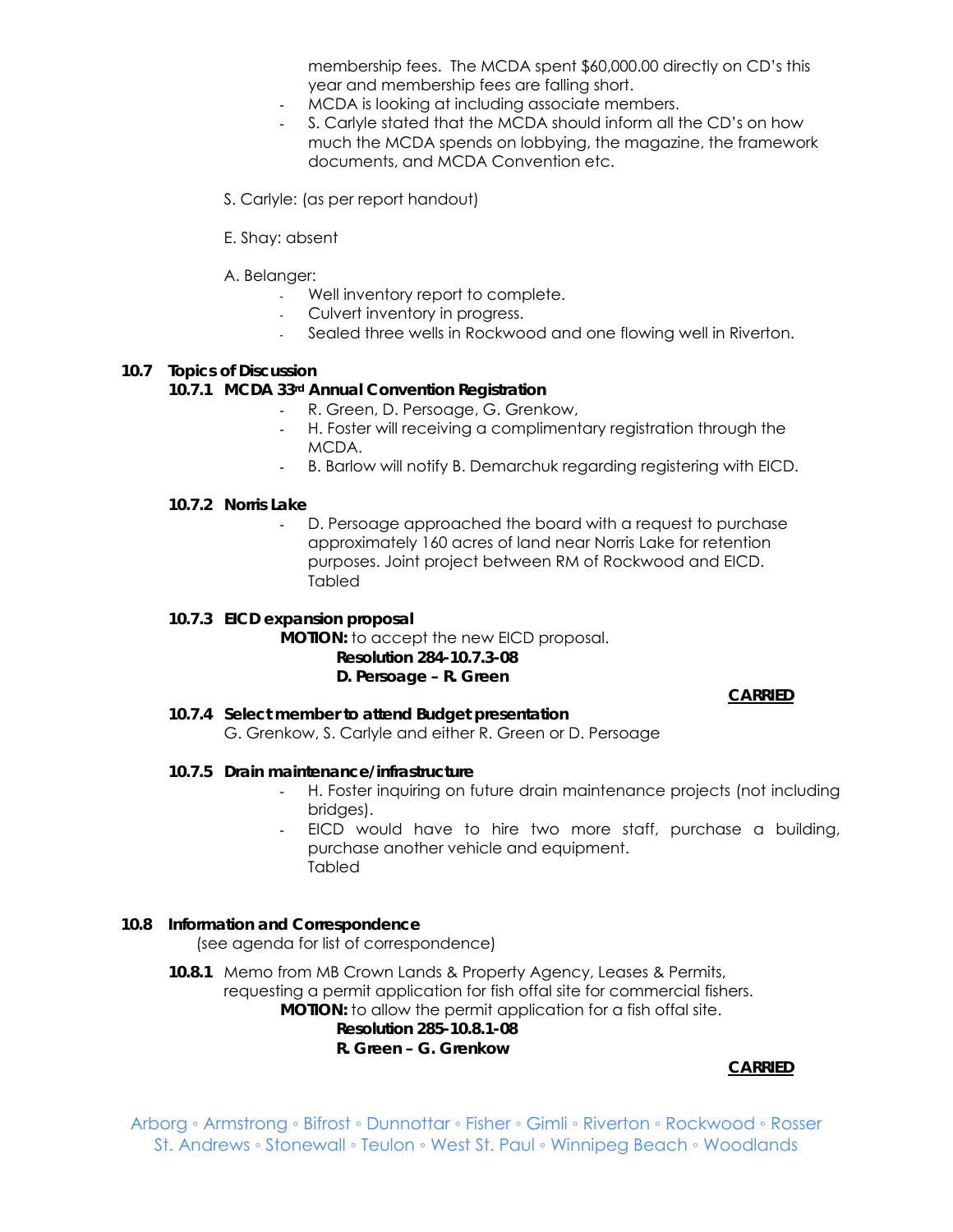**10.8.6** Letter from City of Selkirk requesting to become an EICD member. **MOTION:** to approve the City of Selkirk's' resolution to join the EICD.  **Resolution 286-10.8.6-08 D. Persoage – W. Barlow** 

*CARRIED* 

**10.8.8** Letter from KGS informing the EICD on the current status of the Grassmere Creek Watershed and a cost update.

> **MOTION:** to approve KGS's request of confirmation from the Board for an additional \$37,800.00 to proceed in completing the project.  **Resolution 287-10.8.8-08**

**G. Grenkow – W. Barlow** 

 **CARRIED**

**10.9 Next Board Meeting** 

Next board meeting scheduled for November 10<sup>th</sup>, 2008 at 10:00 am - EICD office.

#### **10.10 Adjournment**

Moved by D. Persoage that the meeting be adjourned at 1:43 pm.

\_\_\_\_\_\_\_\_\_\_\_\_\_\_\_\_\_\_\_\_\_\_\_\_\_\_\_\_\_\_\_\_ \_\_\_\_\_\_\_\_\_\_\_\_\_\_\_\_\_\_\_\_\_\_\_\_\_\_\_\_\_\_\_\_\_\_\_\_\_

H. Foster, Chairman B. Demarchuk, Administrator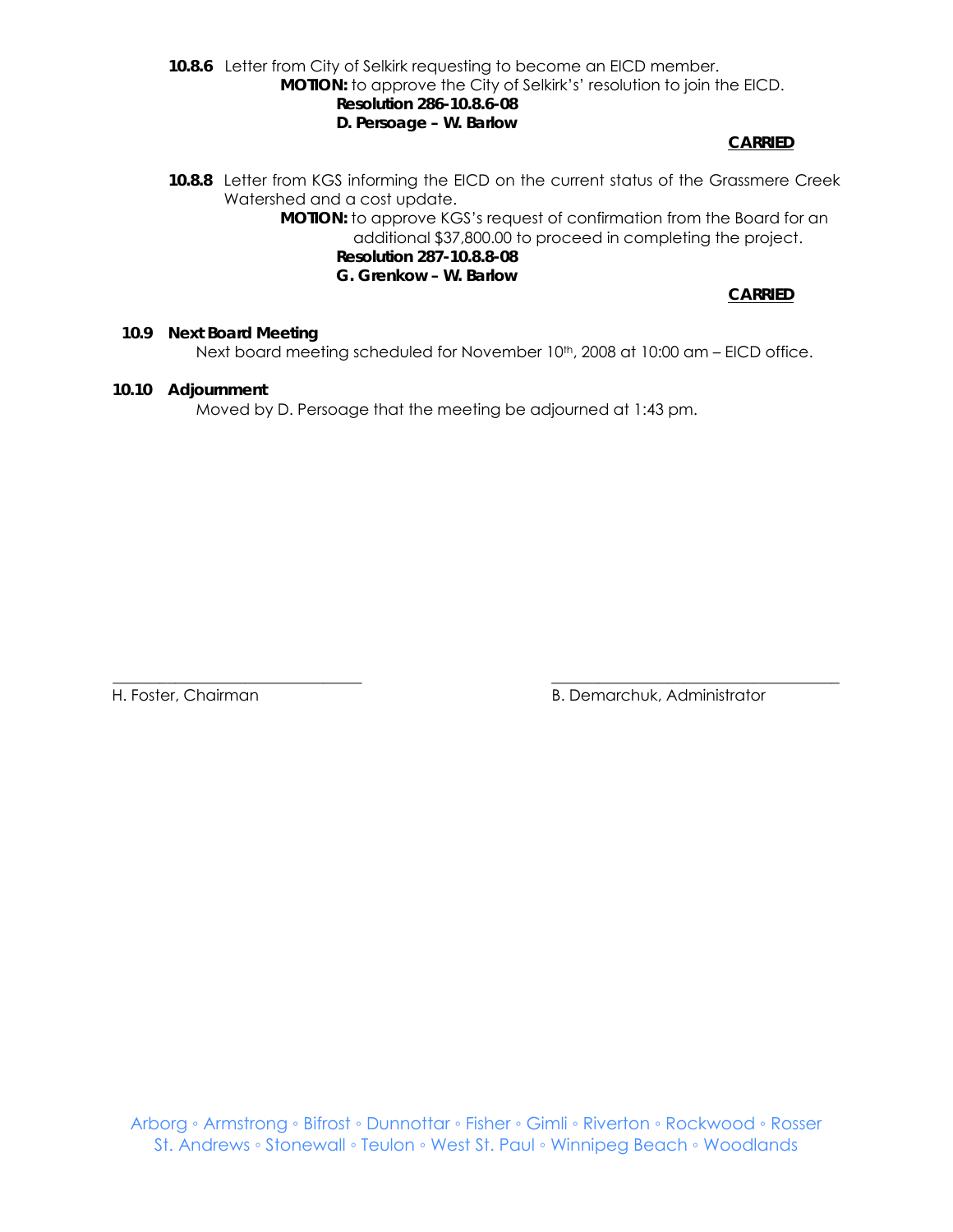

Box 1740 Gimli, MB R0C 1B0 Phone: (204) 642-7578 *ake Conservation District* Email Address: eicd@mts.net



| November 10th, 2008 |                         | Board Meeting No. 11-08                                                                           | EICD office, Gimli, MB |
|---------------------|-------------------------|---------------------------------------------------------------------------------------------------|------------------------|
| Present:            | H. Foster               | Chairman, East Interlake Conservation District (EICD)                                             |                        |
|                     | D. Persoage<br>R. Green | Chairman, Netley/Wavey Creek Sub-district<br>Chairman, Fisher River/Washow Bay Creek Sub-district |                        |
|                     | W. Barlow               | Vice-Chairman, Icelandic River / Lower Interlake East/<br>Willow Creek Sub-district               |                        |
|                     | S. Carlyle              | Manager, EICD                                                                                     |                        |
|                     | A. Belanger             | Resource Planner, EICD                                                                            |                        |
| <b>B.</b> Demarchuk |                         | Administrator, EICD                                                                               |                        |
| Regrets:            | M. Podaima              | <b>Provincial Appointee</b>                                                                       |                        |
|                     | G. Grenkow              | Chairman, Grassmere/Parks Creek Sub-district                                                      |                        |
|                     | E. Shay                 | Watershed Planner, Conservation Districts Program,<br><b>MB Water Stewardship</b>                 |                        |

#### **11.1 Meeting Called to Order at 10:20 am.**

#### **11.2 Approval of Agenda**

**Resolution 288-11.2-08 R. Green – D. Persoage**  That the agenda be approved as distributed.

#### **CARRIED**

#### **11.3 Approval of Minutes**

# **Resolution 289-11.3-08**

**R. Green – D. Persoage** 

That the minutes of the October 15th, 2008, Board meeting be approved as distributed.

#### **CARRIED**

#### **11.4 Financial Report**

#### **Resolution 290-11.4-08**

#### **D. Persoage – R. Green**

That the Board approve the cheque log and financial statements as distributed by the Administrator.

**CARRIED**

#### **11.5 Delegations**

No delegations at this meeting.

#### **11.6 Chairperson's/Manager's/Watershed Planner's Reports**

H. Foster: (as per report handout)

- Budget presentations were all excellent, and an eye opener as to the Geography of our Province and the different projects that are occurring.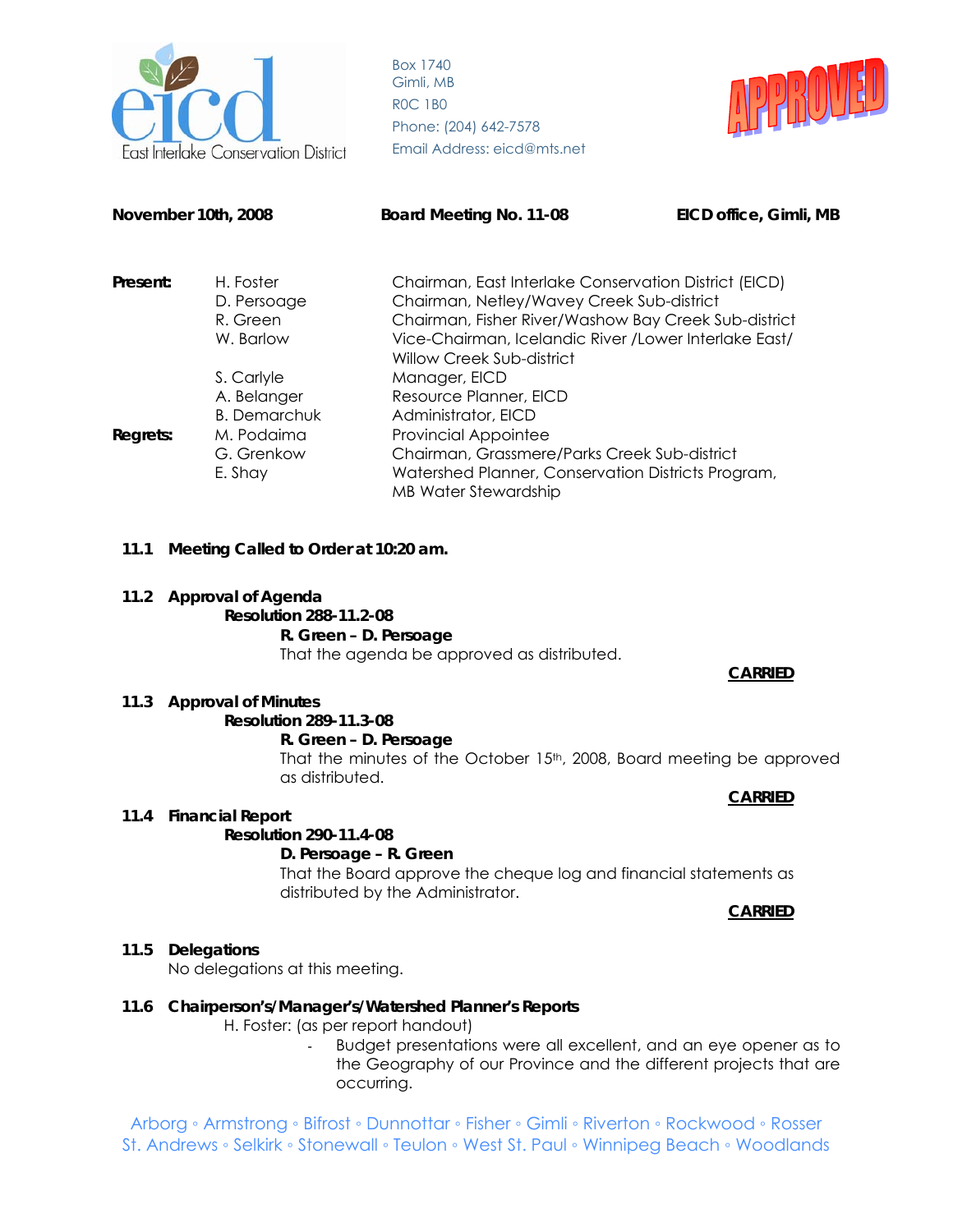- Main issue with the CD Framework document was funding cuts but now issue has been resolved.
- S. Carlyle: (as per report handout)
	- S. Carlyle spoke to R. Kaatz about the prevention of fish passage in the new drains, is not allowed because of DFO.
	- Retention land purchase project by Norris Lake is ceased.
	- A Policy will be put in place for purchasing retention land.
	- All the members in the O50J and all new members will have to pass a new by-law or amend the old by-law to accept the new EICD proposal.
- E. Shay: (as per report handout) absent

A. Belanger:

- Abandoned well program is still ongoing:
- so far this year received thirty two applications;
- EICD has sealed twenty five wells this year, and;
- nine wells remaining.

#### **11.7 Topics of Discussion**

- **11.7.1** *Intermountain CD letter*  -
- **11.7.2** *Sub-district Role* 
	- Some comments were that it was too soon at Sub-district levels.
		- Will not proceed until plans are in place.
- **11.7.3** *Spatial analyst for the ESRI program is \$3,565.00 + taxes*

**MOTION:** to purchase the program.  **R. Green – B. Barlow Resolution 291-11.7.3-08** 

#### **CARRIED**

## **11.7.4** *Colour laser printer (Brother HL4070-CDW (\$499.99 + taxes)*  **MOTION:** to purchase a Brother printer.  **D. Persoage – B. Barlow Resolution 292-11.7.4**

#### **CARRIED**

#### **11.7.5** *Administrator computer upgrade (Lenovo \$699.00 + taxes)*  **MOTION:** to purchase to a Lenovo computer.  **B. Barlow – R. Green Resolution 293-11.7.5**

#### **CARRIED**

#### **11.7.6** *Projects for remainder of 2008-09*

- Need to purchase equipment for the fish passage in Norris Lake and in the Grassmere drain;
- cattle watering system;
- wire and fence posts;
- watershed report for each watershed, and;
- erosion in 05SC.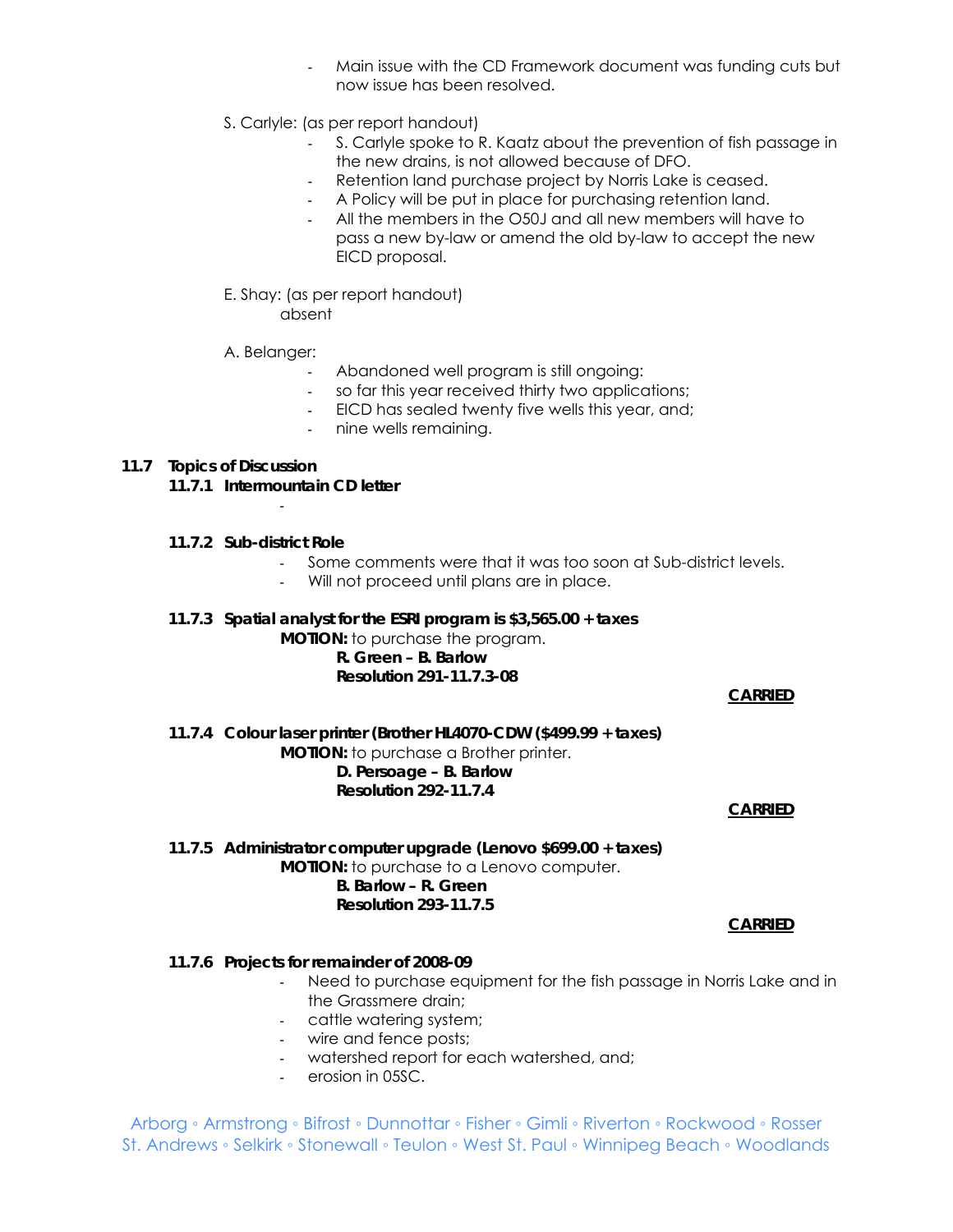#### **11.7.7** *B. Demarchuk weekly hours*

- S. Carlyle increased weekly hours to five days per week.

#### **11.7.8** *O50J water data release*

Information to be released on the EICD website:

- General results re: the well inventory
- Results from the Rivers and Creeks in our Watershed.
- The Nitrate Chloropleth map with no point specific area.

#### **11.7.9** *Darren Keam – Effluent Irrigation Project support*

**MOTION:** to grant \$4,000.00 funding for the analysis at Bodycote labs. **D. Persoage - B. Barlow Resolution 294-11.7.9** 

#### **CARRIED**

#### **11.7.10** *EICD AGM*

 *MOTION:* that the EICD cover all cost for the AGM.  **R. Green – B. Barlow Resolution 295-11.7.10** 

**CARRIED**

#### **11.8 Information and Correspondence**

(see agenda for list of correspondence)

#### **11.9 Next Board Meeting**

Next board meeting scheduled for December 8<sup>th</sup>, 2008 at 4:00 pm – Fraserwood Hall.

#### **11.10 Adjournment**

Moved by R. Green that the meeting be adjourned at 12:33 pm.

H. Foster, Chairman B. Demarchuk, Administrator

\_\_\_\_\_\_\_\_\_\_\_\_\_\_\_\_\_\_\_\_\_\_\_\_\_\_\_\_\_\_\_\_ \_\_\_\_\_\_\_\_\_\_\_\_\_\_\_\_\_\_\_\_\_\_\_\_\_\_\_\_\_\_\_\_\_\_\_\_\_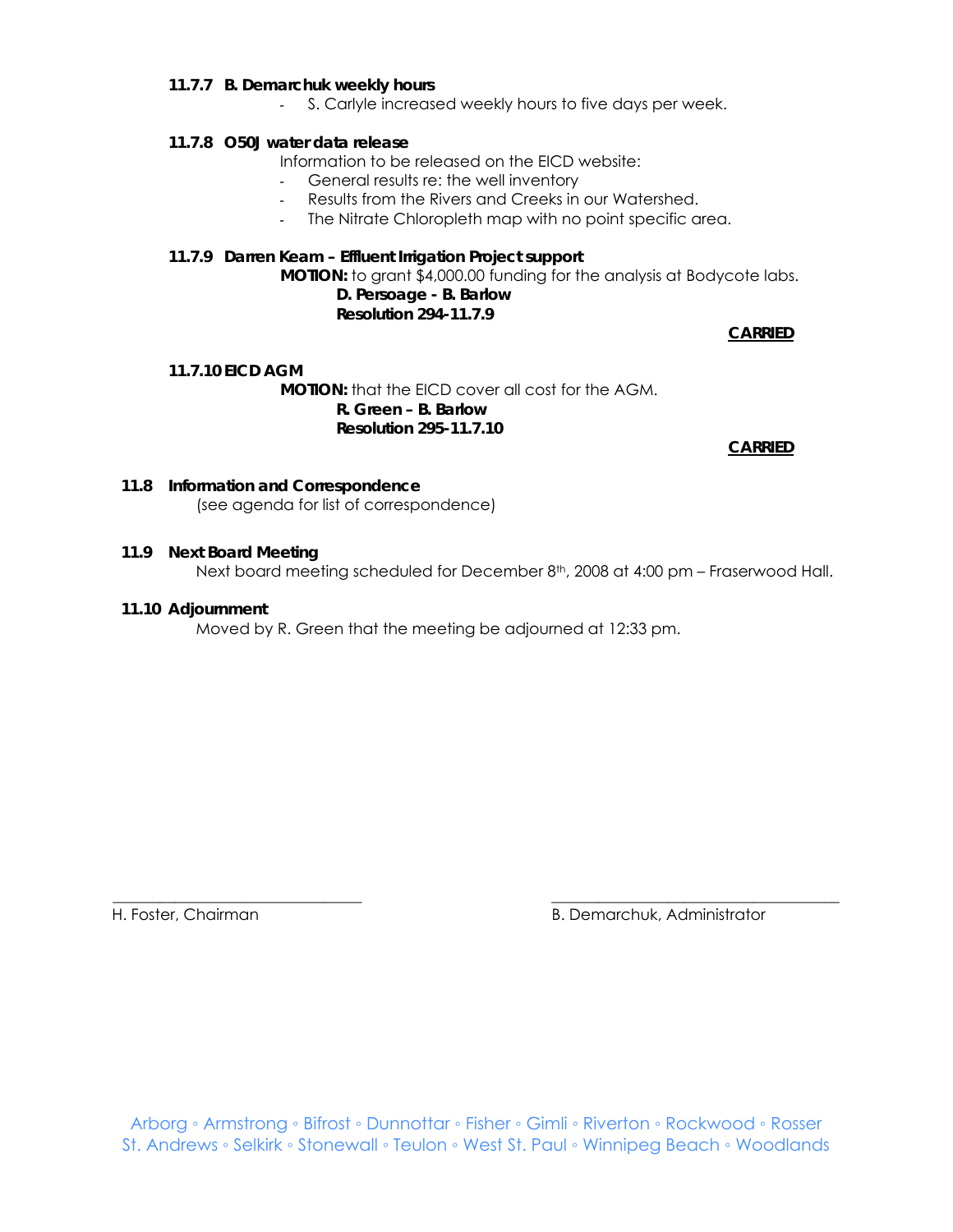



| December 8th, 2008 |                                    | Board Meeting No. 12-08                                                             | Fraserwood Hall, Fraserwood, MB                                                                   |  |  |
|--------------------|------------------------------------|-------------------------------------------------------------------------------------|---------------------------------------------------------------------------------------------------|--|--|
| Present:           | H. Foster<br>D. Persoage           |                                                                                     | Chairman, East Interlake Conservation District (EICD)                                             |  |  |
|                    | R. Green                           |                                                                                     | Chairman, Netley/Wavey Creek Sub-district<br>Chairman, Fisher River/Washow Bay Creek Sub-district |  |  |
|                    | W. Barlow                          | Vice-Chairman, Icelandic River / Lower Interlake East/<br>Willow Creek Sub-district |                                                                                                   |  |  |
|                    | G. Grenkow                         | Chairman, Grassmere/Parks Creek Sub-district                                        |                                                                                                   |  |  |
|                    | E. Shav                            | Watershed Planner, Conservation Districts Program,<br><b>MB Water Stewardship</b>   |                                                                                                   |  |  |
| S. Carlyle         |                                    | Manager, EICD                                                                       |                                                                                                   |  |  |
|                    | A. Belanger<br><b>B.</b> Demarchuk | Resource Planner, EICD<br>Administrator, EICD                                       |                                                                                                   |  |  |
| Regrets:           | M. Podaima                         | <b>Provincial Appointee</b>                                                         |                                                                                                   |  |  |

**12.1 Meeting Called to Order at 4:03 pm.** 

#### **12.2 Approval of Agenda**

**Resolution 296-12.2-08 D. Persoage – R. Green**  That the agenda be approved as distributed.

#### **CARRIED**

#### **12.3 Approval of Minutes**

# **Resolution 297-12.3-08**

**W. Barlow – G. Grenkow** 

That the minutes of the November 10<sup>th</sup>, 2008, Board meeting be approved as distributed.

## **CARRIED**

#### **12.4 Financial Report**

#### **Resolution 298-12.4-08**

#### **D. Persoage – G. Grenkow**

That the Board approve the cheque log and financial statements as distributed by the Administrator.

**CARRIED**

#### **12.5 Delegations**

No delegations at this meeting.

#### **12.6 Chairperson's/Manager's/Watershed Planner's Reports**

H. Foster:

The MCDA committee feels that the annual convention in Brandon was very successful. They've received a lot of positive feed back.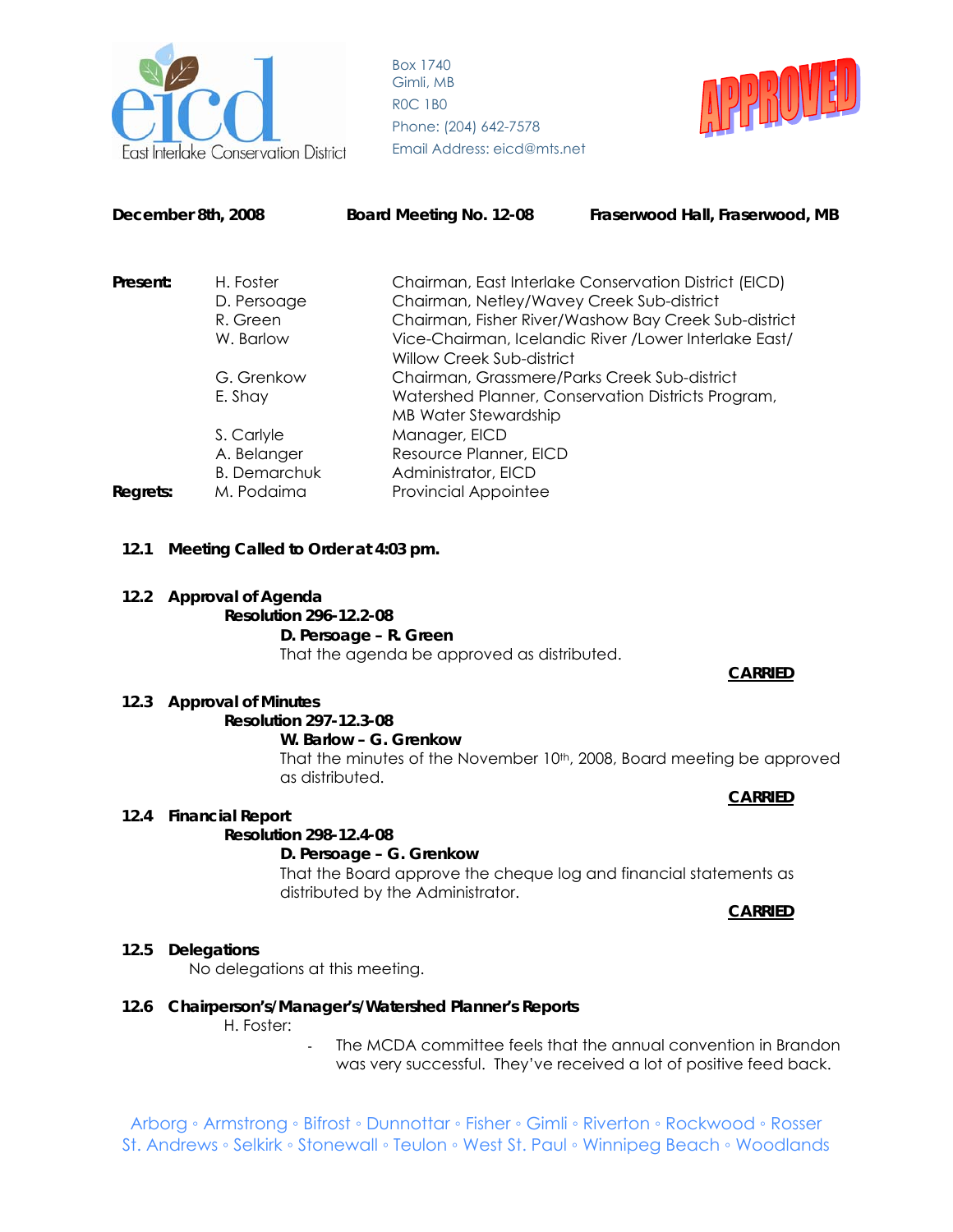S. Carlyle: (as per report handout)

E. Shay:

- absent

A. Belanger:

Abandoned well program is slowing down with only about ten application pending.

E. Shay joined the meeting at 4:25 pm.

## **12.7 Topics of Discussion**

- **12.7.1** *Participation in Watershed info meeting Spring '09 hosted by Interlake Community Foundation* 
	- S. Carlyle provided board with information regarding possible participation in the Interlake Community Foundation.

## **12.7.2** *Purchase of watering system*

**MOTION:** to purchase one of the watering systems and to be determined by S. Carlyle as per the two quotes emailed to him.  **Resolution 299-12.7.2-08 R. Green – D. Persoage** 

**CARRIED**

**12.7.3** *Purchase of exclusion fencing material* 

- tabled

- **12.7.4** *Quarry development on NW-32-23-4E* 
	- Board informed of Quarry development. Public meeting to be held December 10th, 2008.
- **12.7.5** *Letter of support for the Grindstone Lagoon monitoring study* 
	- S. Carlyle will provide letter of support for soul project; no time or funding commitments.

## **12.7.6** *Benthic Invertebrates approval for total project cost*

**MOTION:** to approve total project cost of \$16,866.15 to complete the three year project. **Resolution 300-12.7.6-08 G. Grenkow – R. Green** 

## **CARRIED**

## **12.7.7** *RRBC conference attendance and display*

- The EICD, Pembina Valley CD, Seine-Rat CD and the La Salle Redboine CD have discussed a possibility of putting up displays at the RRBC in Winnipeg, January 20 to the 22nd, 2009.
- Early bird registration is before January 5<sup>th</sup>, 2009.

**MOTION:** to permit the EICD to put up the display and allow two Executive Board members as well as S. Carlyle to attend.  **Resolution 301-12.7.7-08 W. Barlow – D. Persoage** 

**CARRIED**